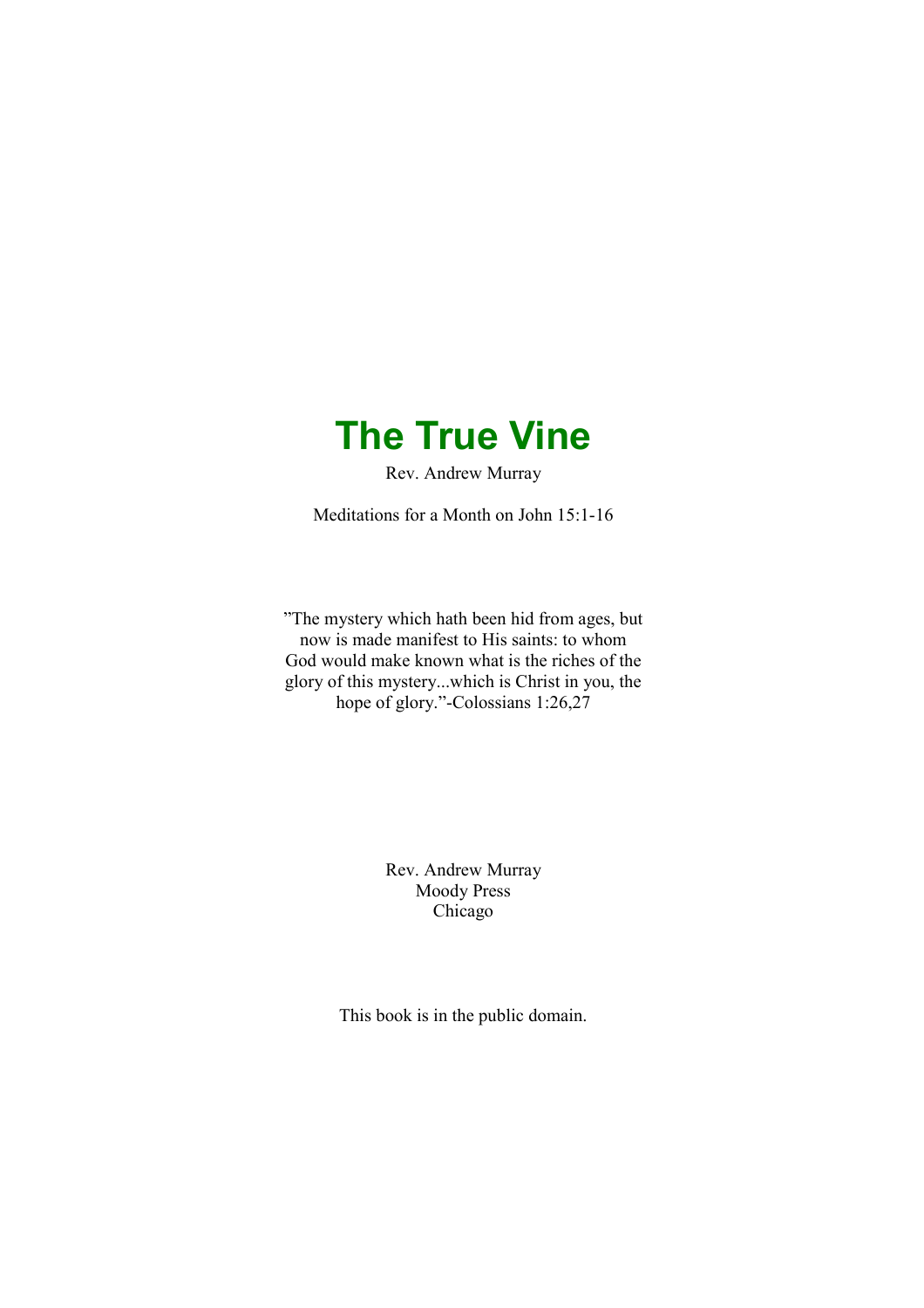# **Contents**

1 P r e face 1 2 The Vine 1 3 The Husbandman 2 4 The Branch 3 5 T h e F ru i  $\overline{4}$ 6 More Fruit 5 7 The Cleansing 7 8 The Pruning Knife 8 9 A b i d e 9 10 Except Ye Abide 10 11 The Vine 11 12 Ye The Branches 13 13 Much Fruit 14 14 You Can Do Nothing 15 15 Withered Branches 16 16 Whatsoever Ye Will 17 1 7 If Ye A b i d e 18 18 The Father Glorified 20 19 True Disciples 21 20 The Wonderful Love 22 21 Abide In My Love 23 22 Obey And Abide 24 23 Ye, Even As I 25 2 4 J o y 26 25 Love One Another 28 26 Even As I Have Loved You 29 27 Christ's Friendship: Its Origin 30 28 Christ's Friendship: Its Evidence 31 29 Christ's Friendship: Its Intimacy 32 3 0 Election 33 31 Abiding Fruit 35 32 Prevailing Prayer 36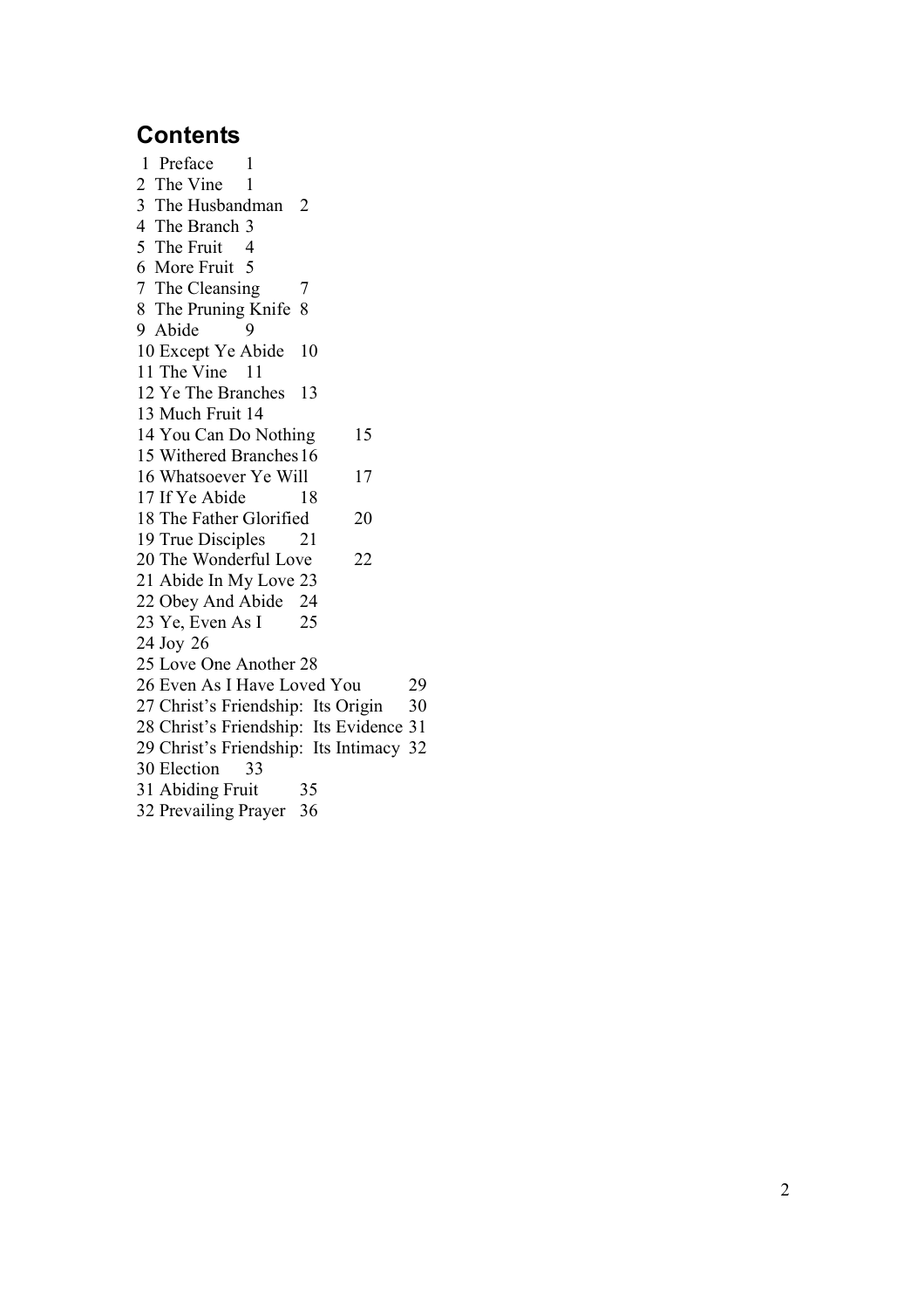#### **ONLY A BRANCH**

I am the vine, ye are the branches."-John 15:5 "Tis only a little Branch, A thing so fragile and weak, But that little Branch hath a message true To give, could it only speak. "I'm only a little Branch, I live by a life not mine, For the sap that flows through my tendrils small Is the life-blood of the Vine. "No power indeed have I The fruit of myself to bear, But since I'm part of the living Vine, Its fruitfulness I share. "Dost thou ask how I abide? How this life I can maintain?-I am bound to the Vine by life's strong band, And I only need remain. "Where first my life was given, In the spot where I am set, Upborne and upheld as the days go by, By the stem which bears me yet. "I fear not the days to come, I dwell not upon the past, As moment by moment I draw a life, Which for evermore shall last. "I bask in the sun's bright beams, Which with sweetness fills my fruit, Yet I own not the clusters hanging there, For they all come from the root." A life which is not my own, But another's life in me: This, this is the message the Branch would speak, A message to thee and me. Oh, struggle not to "abide," Nor labor to "bring forth fruit," But let Jesus unite thee to Himself, As the Vine Branch to the root. So simple, so deep, so strong That union with Him shall be: His life shall forever replace thine own, And His love shall flow through thee. For His Spirit's fruit is love, And love shall thy life become, And for evermore on His heart of love Thy spirit shall have her home. Freda Hanbury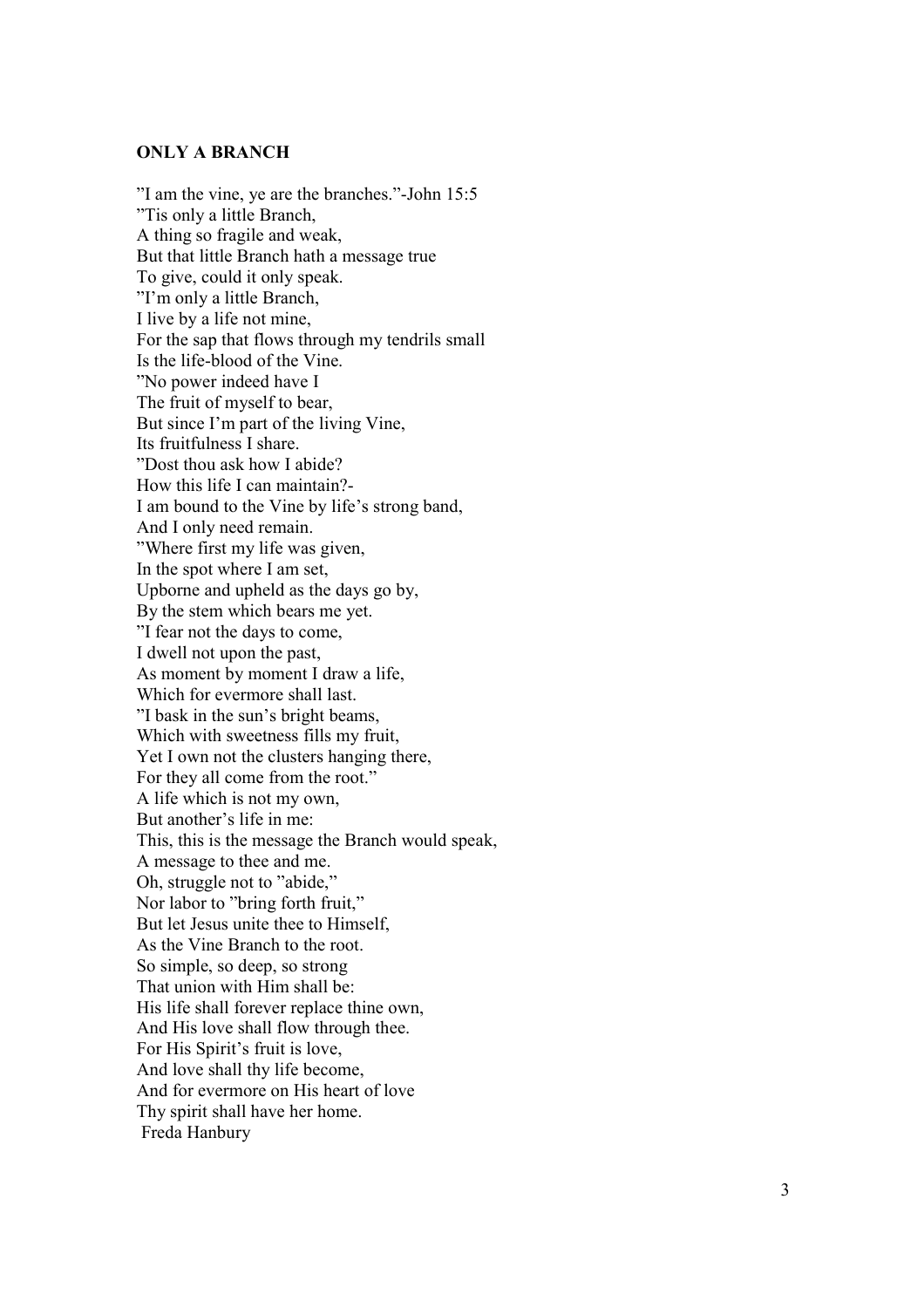### **1 Preface**

I have felt drawn to try to write what young Christians might easily apprehend, as a help to them to take up that position in which the Christian life must be a success. It is as if there is not one of the principal temptations and failures of the Christian life that is not met here. The nearness, the all-sufficiency, the faithfulness of the Lord Jesus, the naturalness, the fruitfulness of a life of faith, are so revealed, that it is as if one could with confidence say, Let the parable enter into the heart, and all will be right.

 May the blessed Lord give the blessing. May He teach us to study the mystery of the Vine in the spirit of worship, waiting for God's own teaching.

# **2 The Vine**

I am the True Vine -John 15:1

All earthly things are the shadows of heavenly realities-the expression, in created, visible forms, of the invisible glory of God. The Life and the Truth are in Heaven; on earth we have figures and shadows of the heavenly truths. When Jesus says: "I am the true Vine," He tells us that all the vines of earth are pictures and emblems of Himself. He is the divine reality, of which they are the created expression. They all point to Him, and preach Him, and reveal Him. If you would know Jesus, study the vine.

How many eyes have gazed on and admired a great vine with its beautiful fruit. Come and gaze on the heavenly Vine till your eye turns from all else to admire Him. How many, in a sunny clime, sit and rest under the shadow of a vine. Come and be still under the shadow of the true Vine, and rest under it from the heat of the day. What countless numbers rejoice in the fruit of the vine! Come, and take, and eat of the heavenly fruit of the true Vine, and let your soul say: "I sat under His shadow with great delight, and His fruit was sweet to my taste."

I am the true Vine.-This is a heavenly mystery. The earthly vine can teach you much about this Vine of Heaven. Many interesting and beautiful points of comparison suggest themselves, and help us to get conceptions of what Christ meant. But such thoughts do not teach us to know what the heavenly Vine really is, in its cooling shade, and its lifegiving fruit. The experience of this is part of the hidden mystery, which none but Jesus Himself, by His Holy Spirit, can unfold and impart.

I am the true Vine.-The vine is the living Lord, who Himself speaks, and gives, and works all that He has for us. If you would know the meaning and power of that word, do not think to find it by thought or study; these may help to show you what you must get from Him to awaken desire and hope and prayer, but they cannot show you the Vine. Jesus alone can reveal Himself. He gives His Holy Spirit to open the eyes to gaze upon Himself, to open the heart to receive Himself. He must Himself speak the word to you and me.

I am the true Vine.-And what am I to do, if I want the mystery, in all its heavenly beauty and blessing, opened up to me? With what you already know of the parable, bow down and be still, worship and wait, until the divine Word enters your heart, and you feel His holy presence with you, and in you. The overshadowing of His holy love will give you the perfect calm and rest of knowing that the Vine will do all.

I am the true Vine.-He who speaks is God, in His infinite power able to enter into us. He is man, one with us. He is the crucified One, who won a perfect righteousness and a divine life for us through His death. He is the glorified One, who from the throne gives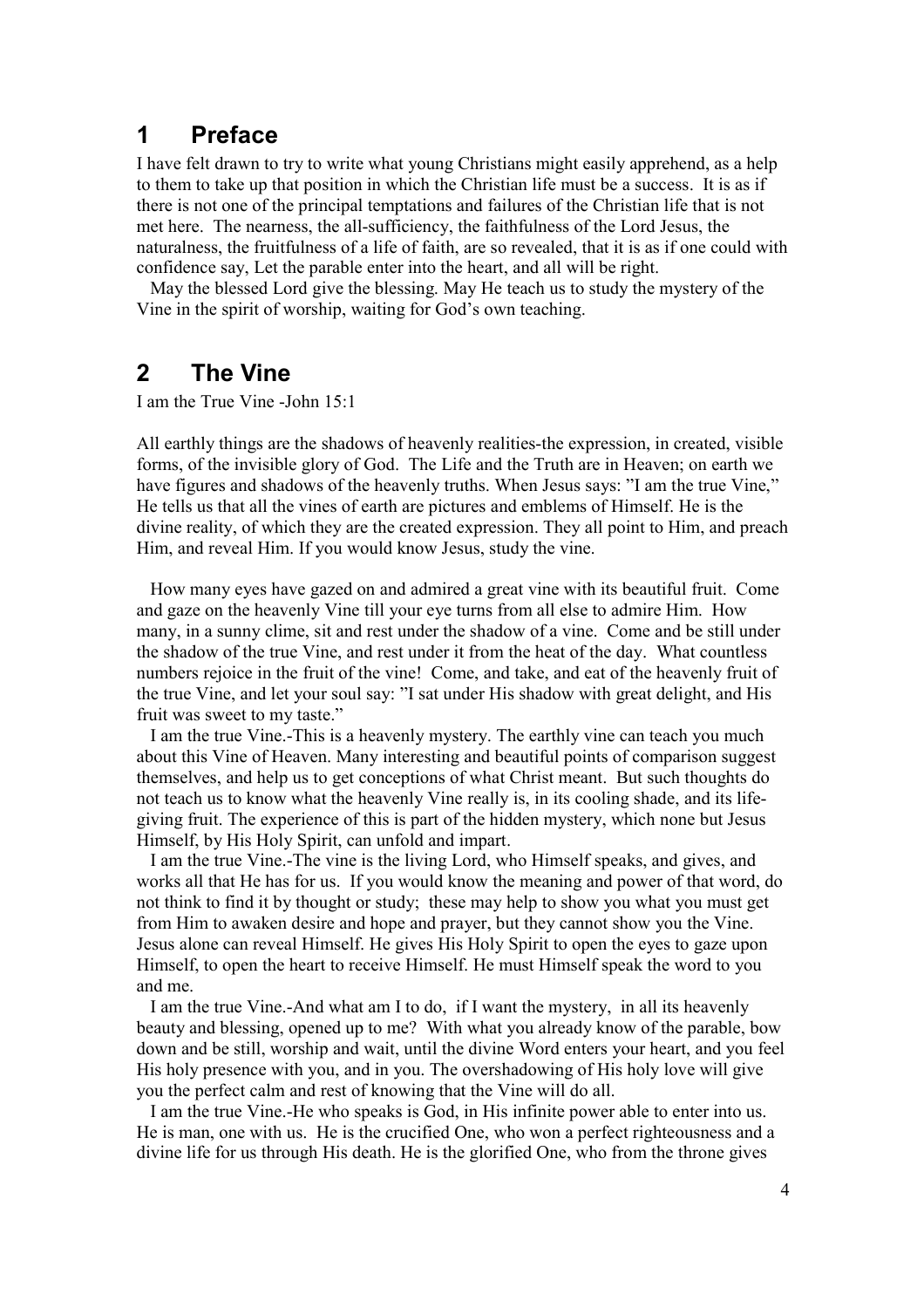His Spirit to make His presence real and true. He speaks-oh, listen, not to His words only, but to Himself, as He whispers secretly day by day: "I am the true Vine! All that the Vine can ever be to its branch, "I will be to you."

Holy Lord Jesus, the heavenly Vine of God's own planting, I beseech Thee, reveal Thyself to my soul. Let the Holy Spirit, not only in thought, but in experience, give me to know all that Thou, the Son of God, art to me as the true Vine.

### **3 The Husbandman**

And My Father is the Husbandman -John 15:1

A vine must have a husbandman to plant and watch over it, to receive and rejoice in its fruit. Jesus says: "My Father is the husbandman." He was "the vine of God's planting." All He was and did, He owed to the Father; in all He only sought the Father's will and glory. He had become man to show us what a creature ought to be to its Creator. He took our place, and the spirit of His life before the Father was ever what He seeks to make ours: "Of him, and through him, and to him are all things." He became the true Vine, that we might be true branches. Both in regard to Christ and ourselves the words teach us the two lessons of absolute dependence and perfect confidence.

My Father is the Husbandman.-Christ ever lived in the spirit of what He once said: "The Son can do nothing of himself." As dependent as a vine is on a husbandman for the place where it is to grow, for its fencing in and watering and pruning. Christ felt Himself entirely dependent on the Father every day for the wisdom and the strength to do the Father's will. As He said in the previous chapter (14:10): "The words that I say unto you, I speak not from Myself; but the Father abiding in Me doeth his works." This absolute dependence had as its blessed counterpart the most blessed confidence that He had nothing to fear: the Father could not disappoint Him. With such a Husbandman as His Father, He could enter death and the grave. He could trust God to raise Him up. All that Christ is and has, He has, not in Himself, but from the Father.

My Father is the Husbandman.-That is as blessedly true for us as for Christ. Christ is about to teach His disciples about their being branches. Before He ever uses the word, or speaks at all of abiding in Him or bearing fruit, He turns their eyes heavenward to the Father watching over them, and working all in them. At the very root of all Christian life lies the thought that God is to do all, that our work is to give and leave ourselves in His hands, in the confession of utter helplessness and dependence, in the assured confidence that He gives all we need. The great lack of the Christian life is that, even where we trust Christ, we leave God out of the count. Christ came to bring us to God. Christ lived the life of a man exactly as we have to live it. Christ the Vine points to God the Husbandman. As He trusted God, let us trust God, that everything we ought to be and have, as those who belong to the Vine, will be given us from above. Isaiah said: "A vineyard of red wine; I the Lord do keep it, I will water it every moment; lest any hurt it, I will keep it night and day." Ere we begin to think of fruit or branches, let us have our heart filled with the faith: as glorious as the Vine, is the Husbandman. As high and holy as is our calling, so mighty and loving is the God who will work it all. As surely as the Husbandman made the Vine what it was to be, will He make each branch what it is to be. Our Father is our Husbandman, the Surety for our growth and fruit.

Blessed Father, we are Thy husbandry. Oh, that Thou mayest have honor of the work of Thy hands! O my Father, I desire to open my heart to the joy of this wondrous truth: My Father is the Husbandman. Teach me to know and trust Thee, and to see that the same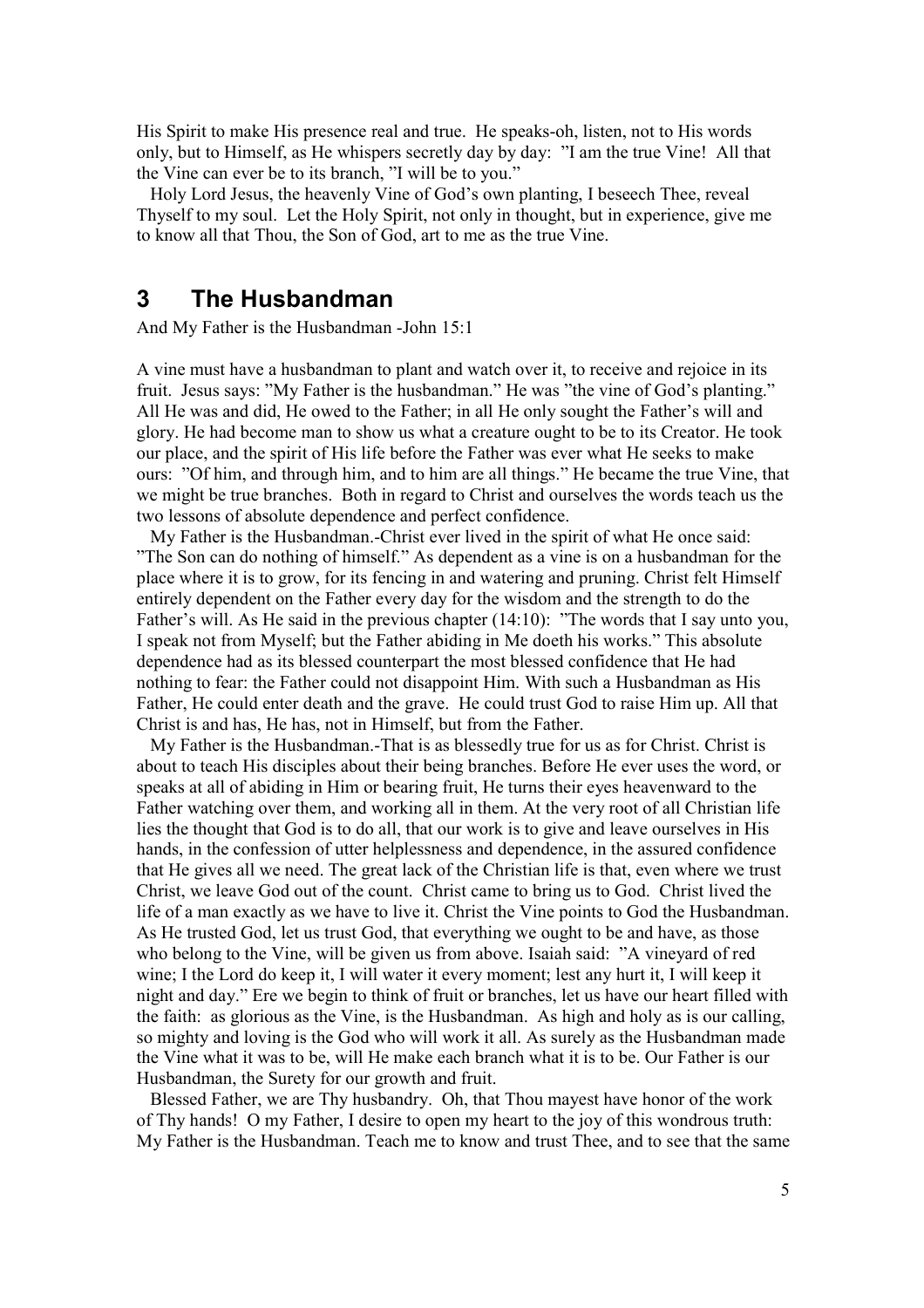deep interest with which Thou caredst for and delightedst in the Vine, extends to every branch, to me too.

### **4 The Branch**

Every Branch in me that Beareth Not Fruit, He taketh It away -John 15:2

Here we have one of the chief words of the parable-branch. A vine needs branches: without branches it can do nothing, can bear no fruit. As important as it is to know about the Vine, and the Husbandman, it is to realize what the branch is. Before we listen to what Christ has to say about it, let us first of all take in what a branch is, and what it teaches us of our life in Christ. A branch is simply a bit of wood, brought forth by the vine for the one purpose of serving it in bearing its fruit. It is of the very same nature as the vine, and has one life and one spirit with it. Just think a moment of the lessons this suggests.

 There is the lesson of entire consecration. The branch has but one object for which it exists, one purpose to which it is entirely given up. That is, to bear the fruit the vine wishes to bring forth. And so the believer has but one reason for his being a branch-but one reason for his existence on earth -that the heavenly Vine may through him bring forth His fruit. Happy the soul that knows this, that has consented to it, and that says, I have been redeemed and I live for one thing-as exclusively as the natural branch exists only to bring forth fruit, I too; as exclusively as the heavenly Vine exists to bring forth fruit, I too. As I have been planted by God into Christ, I have wholly given myself to bear the fruit the Vine desires to bring forth.

 There is the lesson of perfect conformity. The branch is exactly like the vine in every aspect-the same nature, the same life, the same place, the same work. In all this they are inseparably one. And so the believer needs to know that he is partaker of the divine nature, and has the very nature and spirit of Christ in him, and that his one calling is to yield himself to a perfect conformity to Christ. The branch is a perfect likeness of the vine; the only difference is, the one is great and strong, and the source of strength, the other little and feeble, ever needing and receiving strength. Even so the believer is, and is to be, the perfect likeness of Christ.

 There is the lesson of absolute dependence. The vine has its stores of life and sap and strength, not for itself, but for the branches. The branches are and have nothing but what the vine provides and imparts. The believer is called to, and it is his highest blessedness to enter upon, a life of entire and unceasing dependence upon Christ. Day and night, every moment, Christ is to work in him all he needs.

And then the lesson of undoubting confidence. The branch has no cure; the vine provides all; it has but to yield itself and receive. It is the sight of this truth that leads to the blessed rest of faith, the true secret of growth and strength: "I can do all things through Christ which strengtheneth me."

 What a life would come to us if we only consented to be branches! Dear child of God, learn the lesson. You have but one thing to do: Only be a branch-nothing more, nothing less! Just be a branch; Christ will be the Vine that gives all. And the Husbandman, the mighty God, who made the Vine what it is, will as surely make the branch what it ought to be.

 Lord Jesus, I pray Thee, reveal to me the heavenly mystery of the branch, in its living union with the Vine, in its claim on all its fullness. And let Thy all-sufficiency, holding and filling Thy branches, lead me to the rest of faith that knows that Thou workest all.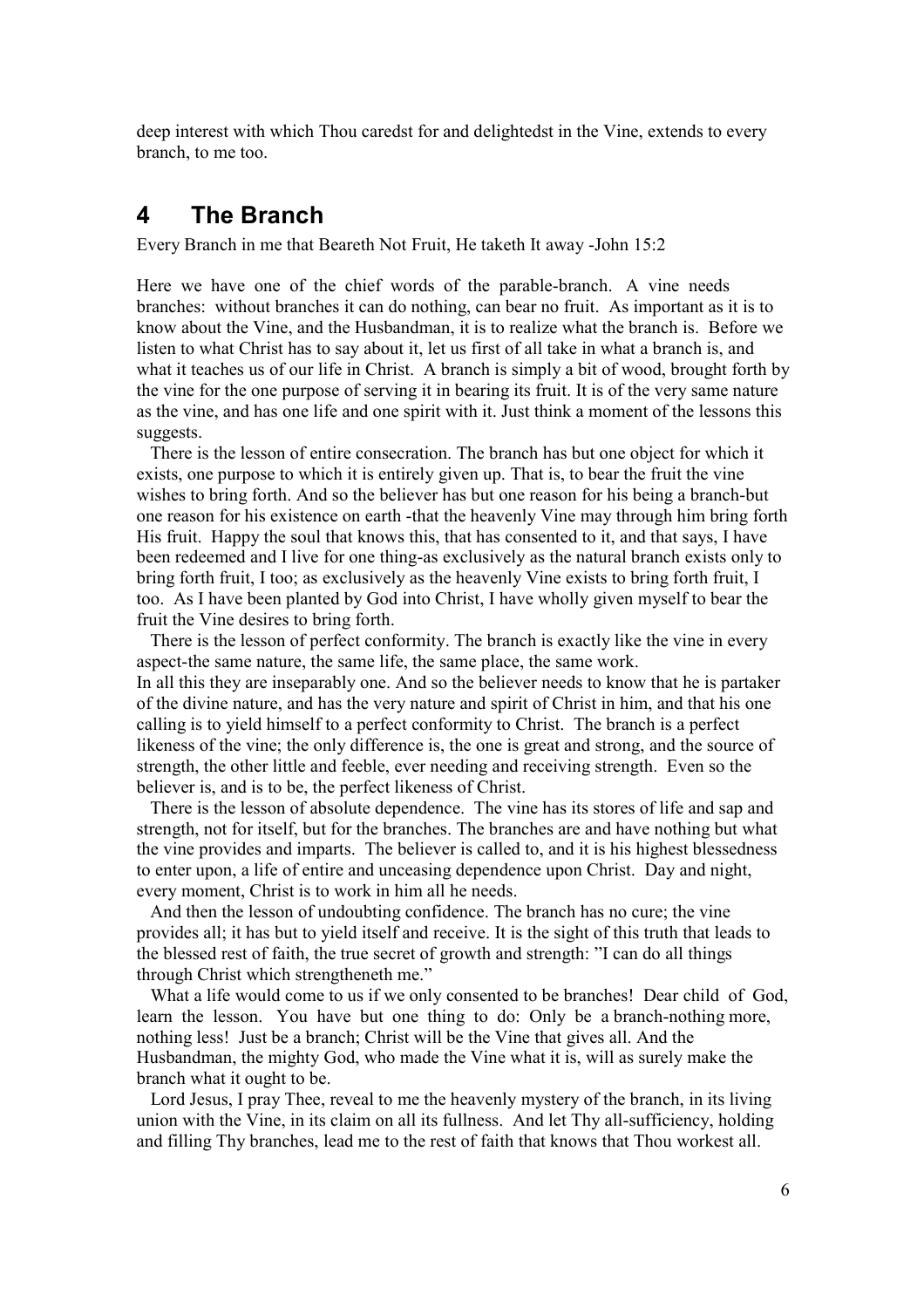### **5 The Fruit**

Every Branch in me That Beareth Not Fruit, He Taketh It Away -John 15:2

Fruit.-This is the next great word we have: the Vine, the Husbandman, the branch, the fruit. What has our Lord to say to us of fruit? Simply this-that fruit is the one thing the branch is for, and that if it bear not fruit, the husbandman takes it away. The vine is the glory of the husbandman; the branch is the glory of the vine; the fruit is the glory of the branch; if the branch bring not forth fruit, there is no glory or worth in it; it is an offense and a hindrance; the husbandman takes it away. The one reason for the existence of a branch, the one mark of being a true branch of the heavenly Vine, the one condition of being allowed by the divine Husbandman to share the life the Vine isbearing fruit.

And what is fruit? Something that the branch bears, not for itself, but for its owner; something that is to be gathered, and taken away. The branch does indeed receive it from the vine sap for its own life, by which it grows thicker and stronger. But this supply for its own maintenance is entirely subordinate to its fulfillment of the purpose of its existence-bearing fruit. It is because Christians do not understand or accept of this truth, that they so fail in their efforts and prayers to live the branch life. They often desire it very earnestly; they read and meditate and pray, and yet they fail, they wonder why? The reason is very simple: they do not know that fruit-bearing is the one thing they have been saved for. Just as entirely as Christ became the true Vine with the one object, you have been made a branch too, with the one object of bearing fruit for the salvation of men. The Vine and the branch are equally under the unchangeable law of fruit-bearing as the one reason of their being. Christ and the believer, the heavenly Vine and the branch, have equally their place in the world exclusively for one purpose, to carry God's saving love to men. Hence the solemn word: Every branch that beareth not fruit, He taketh it away.

 Let us specially beware of one great mistake. Many Christians think their own salvation is the first thing; their temporal life and prosperity, with the care of their family, the second; and what of time and interest is left may be devoted to fruit-bearing, to the saving of men. No wonder that in most cases very little time or interest can be found. No, Christian, the one object with which you have been made a member of Christ's Body is that the Head may have you to carry out His saving work. The one object God had in making you a branch is that Christ may through you bring life to men.

Your personal salvation, your business and care for your family, are entirely subordinate to this. Your first aim in life, your first aim every day, should be to know how Christ desires to carry out His purpose in you.

Let us begin to think as God thinks. Let us accept Christ's teaching and respond to it. The one object of my being a branch, the one mark of my being a true branch, the one condition of my abiding and growing strong, is that I bear the fruit of the heavenly Vine for dying men to eat and live. And the one thing of which I can have the most perfect assurance is that, with Christ as my Vine, and the Father as my Husbandman, I can indeed be a fruitful branch.

Our Father, Thou comest seeking fruit. Teach us, we pray Thee, to realize how truly this is the one object of our existence, and of our union to Christ. Make it the one desire of our hearts to be branches, so filled with the Spirit of the Vine, as to bring forth fruit abundantly.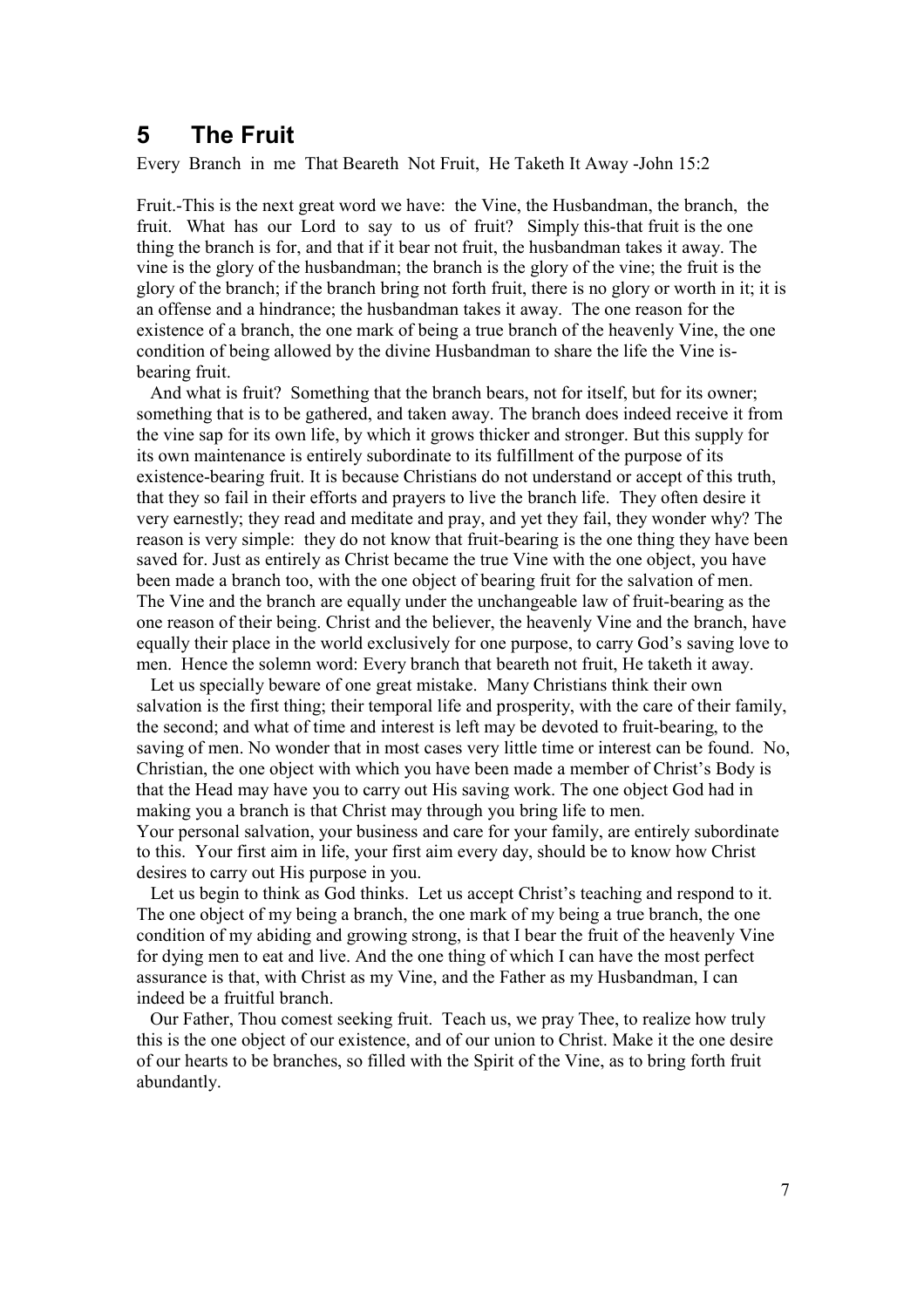# **6 More Fruit**

And Every Branch That Beareth Fruit, He Cleanseth, That it May Bear More Fruit -John 15:2

The thought of fruit is so prominent in the eye of Him who sees things as they are, fruit is so truly the one thing God has set His heart upon, that our Lord, after having said that the branch that bears no fruit is taken away, at once adds: and where there is fruit, the one desire of the Husbandman is more fruit. As the gift of His grace, as the token of spiritual vigor, as the showing forth of the glory of God and of Christ, as the only way for satisfying the need of the world, God longs and fits for, more fruit.

 More Fruit-This is a very searching word. As churches and individuals we are in danger of nothing so much as self-contentment. The secret spirit of Laodicea-we are rich and increased in goods, and have need of nothing-may prevail where it is not suspected. The divine warning-poor and wretched and miserable-finds little response just where it is most needed.

 Let us not rest content with the thought that we are taking an equal share with others in the work that is being done, or that men are satisfied with our efforts in Christ's service, or even point to us as examples. Let our only desire be to know whether we are bearing all the fruit Christ is willing to give through us as living branches, in close and living union with Himself, whether we are satisfying the loving heart of the great Husbandman, our Father in Heaven, in His desire for more fruit.

 More Fruit-The word comes with divine authority to search and test our life: the true disciple will heartily surrender himself to its holy light, and will earnestly ask that God Himself may show what there may be lacking in the measure or the character of the fruit he bears. Do let us believe that the Word is meant to lead us on to a fuller experience of the Father's purpose of love, of Christ's fullness, and of the wonderful privilege of bearing much fruit in the salvation of men.

 More Fruit-The word is a most encouraging one. Let us listen to it. It is just to the branch that is bearing fruit that the message comes: more fruit. God does not demand this as Pharaoh the task-master, or as Moses the lawgiver, without providing the means. He comes as a Father, who gives what He asks, and works what He commands. He comes to us as the living branches of the living Vine, and offers to work the more fruit in us, if we but yield ourselves into His hands. Shall we not admit the claim, accept the offer, and look to Him to work it in us?

"That it may bear more fruit": do let us believe that as the owner of a vine does everything to make the fruitage as rich and large as possible, the divine Husbandman will do all that is needed to make us bear more fruit. All He asks is, that we set our heart's desire on it, entrust ourselves to His working and care, and joyfully look to Him to do His perfect work in us. God has set His heart on more fruit; Christ waits to work it in us; let us joyfully look up to our divine Husbandman and our heavenly Vine, to ensure our bearing more fruit.

Our Father which art in Heaven, Thou art the heavenly Husbandman. And Christ is the heavenly Vine. And I am a heavenly branch, partaker of His heavenly life, to bear His heavenly fruit. Father, let the power of His life so fill me, that I may ever bear more fruit, to the glory of Thy name.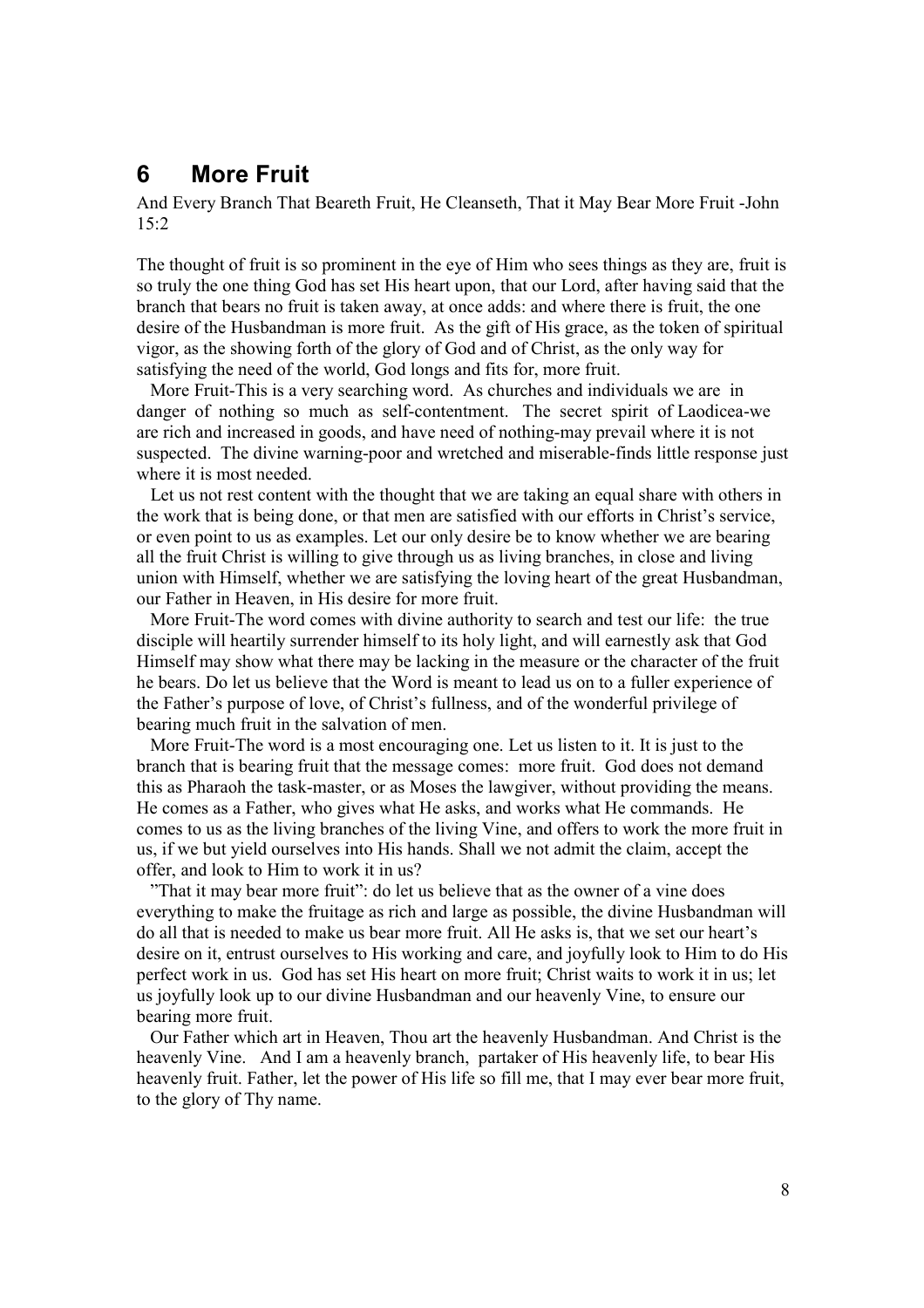# **7 The Cleansing**

Every Branch That Beareth Fruit, He Cleanseth It, That It May Bear More Fruit -John  $15:2$ 

There are two remarkable things about the vine. There is not a plant of which the fruit has so much spirit in it, of which spirit can be so abundantly distilled as the vine. And there is not a plant which so soon runs into wild wood, that hinders its fruit, and therefore needs the most merciless pruning. I look out of my window here on large vineyards: the chief care of the vinedresser is the pruning. You may have a trellis vine rooting so deep in good soil that it needs neither digging, nor manuring, nor watering: pruning it cannot dispense with, if it is to bear good fruit. Some tree needs occasional pruning; others bear perfect fruit without any: the vine must have it. And so our Lord tells us, here at the very outset of the parable, that the one work the Father does to the branch that bears fruit is: He cleanseth it, that it may bear more fruit.

Consider a moment what this pruning or cleansing is. It is not the removal of weeds or thorns, or anything from without that may hinder the growth. No; it is the cutting off of the long shoots of the previous year, the removal of something that comes from within, that has been produced by the life of the vine itself. It is the removal of something that is a proof of the vigor of its life; the more vigorous the growth has been, the greater the need for the pruning. It is the honest, healthy wood of the vine that has to be cut away. And why? Because it would consume too much of the sap to fill all the long shoots of last year's growth: the sap must be saved up and used for fruit alone. The branches, sometimes eight and ten feet long, are cut down close to the stem, and nothing is left but just one or two inches of wood, enough to bear the grapes. It is when everything that is not needful for fruit-bearing has been relentlessly cut down, and just as little of the branches as possible has been left, that

full, rich fruit may be expected.

What a solemn, precious lesson! It is not to sin only that the cleansing of the Husbandman here refers. It is to our own religious activity, as it is developed in the very act of bearing fruit. It is this that must be cut down and cleansed away. We have, in working for God, to use our natural gifts of wisdom, or eloquence, or influence, or zeal. And yet they are ever in danger of being unduly developed, and then trusted in. And so, after each season of work, God has to bring us to the end of ourselves, to the consciousness of the helplessness and the danger of all that is of man, to feel that we are nothing. All that is to be left of us is just enough to receive the power of the life-giving sap of the Holy Spirit. What is of man must be reduced to its very lowest measure. All that is inconsistent with the most entire devotion to Christ's service must be removed. The more perfect the cleansing and cutting away of all that is of self, the less of surface over which the Holy Spirit is to be spread,

so much the more intense can be the concentration of our whole being, to be entirely at the disposal of the Spirit. This is the true circumcision of the heart, the circumcision of Christ. This is the true crucifixion with Christ, bearing about the dying of the Lord Jesus in the body.

Blessed cleansing, God's own cleansing! How we may rejoice in the assurance that we shall bring forth more fruit.

O our holy Husbandman, cleanse and cut away all that there is in us that would make a fair show, or could become a source of self-confidence and glorying. Lord, keep us very low, that no flesh may glory in Thy presence. We do trust Thee to do Thy work.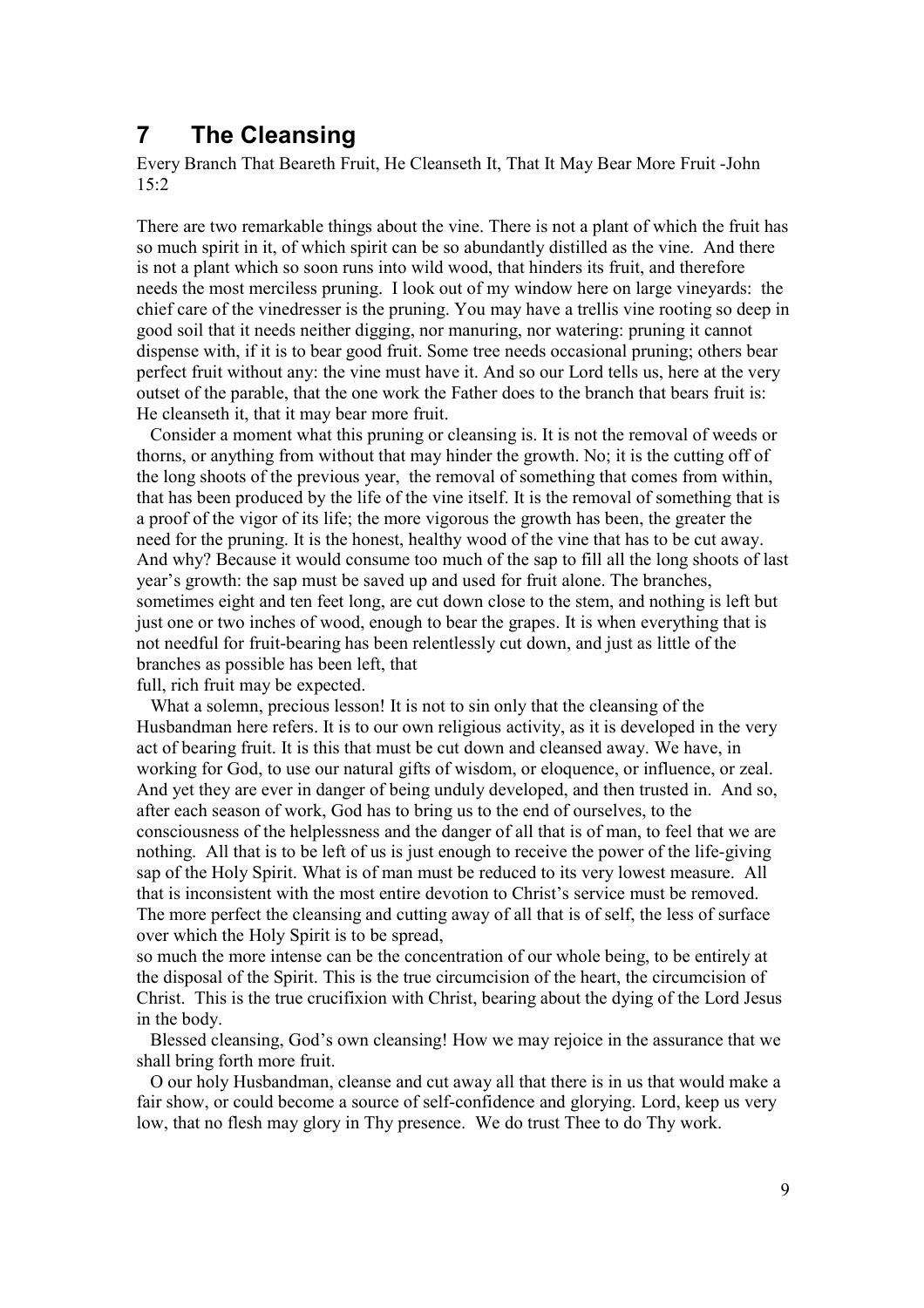### **8 The Pruning Knife**

Already Ye Are Clean Because of the Word I Have Spoken Unto You -John 15:3

What is the pruning knife of this heavenly Husbandman? It is often said to be affliction. By no means in the first place. How would it then fare with many who have long seasons free from adversity; or with some on whom God appears to shower down kindness all their life long? No; it is the Word of God that is the knife, shaper than any two-edged sword, that pierces even to the dividing asunder of the soul and spirit, and is quick to discern the thoughts and intents of the heart. It is only when affliction leads to this discipline of the Word that it becomes a blessing; the lack of this heart-cleansing through the Word is the reason why affliction is so often unsanctified. Not even Paul's thorn in the flesh could become a blessing until Christ's Word-"My strength is made perfect in weakness"-had made him see the danger of self-exaltation, and made him willing to rejoice in infirmities.

 The Word of God's pruning knife. Jesus says: "Ye are already clean, because of the word I have spoken unto you." How searchingly that word had been spoken by Him, out of whose mouth there went a sharp two-edged sword, as he had taught them! "Except a man deny himself, lose his life, forsake all, hate father and mother, he cannot be My disciple, he is not worthy of Me"; or as He humbled their pride, or reproved their lack of love, or foretold their all forsaking Him. From the opening of His ministry in the Sermon on the Mount to His words of warning in the last night, His Word had tried and cleansed them. He had discovered and condemned all there was of self; they were now emptied and cleansed, ready for the incoming of the Holy Spirit.

It is as the soul gives up its own thoughts, and men's thoughts of what is religion, and yields itself heartily, humbly, patiently, to the teaching of the Word by the Spirit, that the Father will do His blessed work of pruning and cleansing away all of nature and self that mixes with our work and hinders His Spirit. Let those who would know all the Husbandman can do for them, all the Vine can bring forth through them, seek earnestly to yield themselves heartily to the blessed cleansing through the Word. Let them, in their study of the Word, receive it as a hammer that breaks and opens up, as a fire that melts and refines, as a sword that lays bare and slays all that is of the flesh. The word of conviction will prepare for the word of comfort and of hope, and the Father will cleanse them through the Word. All ye who are branches of the true Vine, each time you read or hear the Word, wait first of all on Him to use it for His cleansing of the branch. Set your heart upon His desire for more fruit. Trust Him as Husbandman to work it. Yield yourselves in simple childlike surrender to the cleansing work of His Word and Spirit, and you may count upon it that His purpose will be fulfilled in you.

 Father, I pray Thee, cleanse me through Thy Word. Let it search out and bring to light all that is of self and the flesh in my religion. Let it cut away every root of selfconfidence, that the Vine may find me wholly free to receive His life and Spirit. O my holy Husbandman, I trust Thee to care for the branch as much as for the Vine. Thou only art my hope.

# **9 Abide**

Abide in Me, and I in You -John 15:4

When a new graft is placed in a vine and it abides there, there is a twofold process that takes place. The first is in the wood. The graft shoots its little roots and fibers down into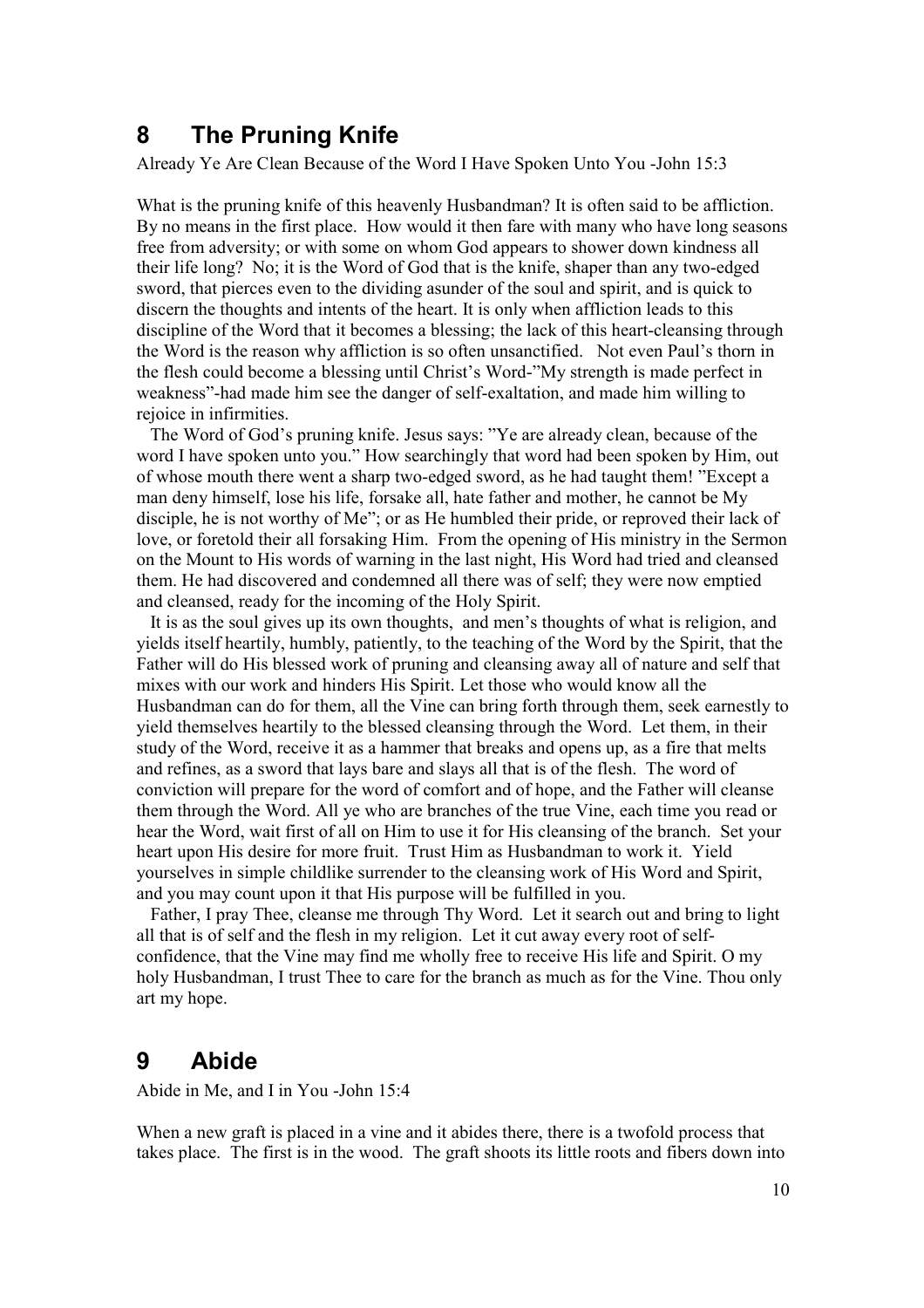the stem, and the stem grows up into the graft, and what has been called the structural union is effected. The graft abides and becomes one with the vine, and even though the vine were to die, would still be one wood with it. Then there is the second process, in which the sap of the vine enters the new structure, and uses it as a passage through which sap can flow up to show itself in young shoots and leaves and fruit. Here is the vital union. Into the graft which abides in the stock, the stock enters with sap to abide in it. When our Lord says: "Abide in me, and I in you," He points to something analogous to this. "Abide in me": that refers more to that which we have to do. We have to trust and obey, to detach ourselves from all else, to reach out after Him and cling to Him, to sink ourselves into Him. As we do this, through the grace He gives, a

character is formed, and a heart prepared for the fuller experience: "I in you," God strengthens us with might by the Spirit in the inner man, and Christ dwells in the heart by faith.

 Many believers pray and long very earnestly for the filling of the Spirit and the indwelling of Christ, and wonder that they do not make more progress. The reason is often this, the "I in you" cannot come because the "abide in me" is not maintained. "There is one body and one spirit"; before the Spirit can fill, there must be a body prepared. The graft must have grown into the stem, and be abiding in it before the sap can flow through to bring forth fruit. It is as in lowly obedience we follow Christ, even in external things, denying ourselves, forsaking the world, and even in the body seeking to be conformable to Him, as we thus seek to abide in Him, that we shall be able to receive and enjoy the "I in you." The work enjoined on us: "Abide in me," will prepare us for the work undertaken by Him: "I in you."

In-The two parts of the injunction have their unity in that central deep-meaning word "in." There is no deeper word in Scripture. God is in all. God dwells in Christ. Christ lives in God. We are in Christ. Christ is in us: our life taken up into His; His life received into ours; in a divine reality that words cannot express, we are in Him and He in us. And the words, "Abide in me and I in you," just tell us to believe it, this divine mystery, and to count upon our God the Husbandman, and Christ the Vine, to make it divinely true. No thinking or teaching or praying can grasp it; it is a divine mystery of love. As little as we can effect the union can we understand it. Let us just look upon this infinite, divine, omnipotent Vine loving us, holding us, working in us. Let us in the faith of His working abide and rest in Him, ever turning heart and hope to Him alone. And let us count upon Him to fulfill in us the mystery: "Ye in me, and I in you."

Blessed Lord, Thou dost bid me abide in Thee. How can I, Lord, except Thou show Thyself to me, waiting to receive and welcome and keep me? I pray Thee show me how Thou as Vine undertaketh to do all. To be occupied with Thee is to abide in Thee. Here I am, Lord, a branch, cleansed and abidingresting in Thee, and awaiting the inflow of Thy life and grace.

# **10 Except Ye Abide**

As the Branch Cannot Bear Fruit of Itself, Except It Abide In the Vine; No More Can Ye, Except Ye Abide in Me -John 15:4

We know the meaning of the word except. It expresses some indispensable condition, some inevitable law. "The branch cannot bear fruit of itself, except it abide in the vine. No more can ye, except ye abide in me." There is but one way for the branch to bear fruit, there is no other possibility, it must abide in unbroken communion with the vine. Not of itself, but only of the vine, does the fruit come. Christ had already said: "Abide in me";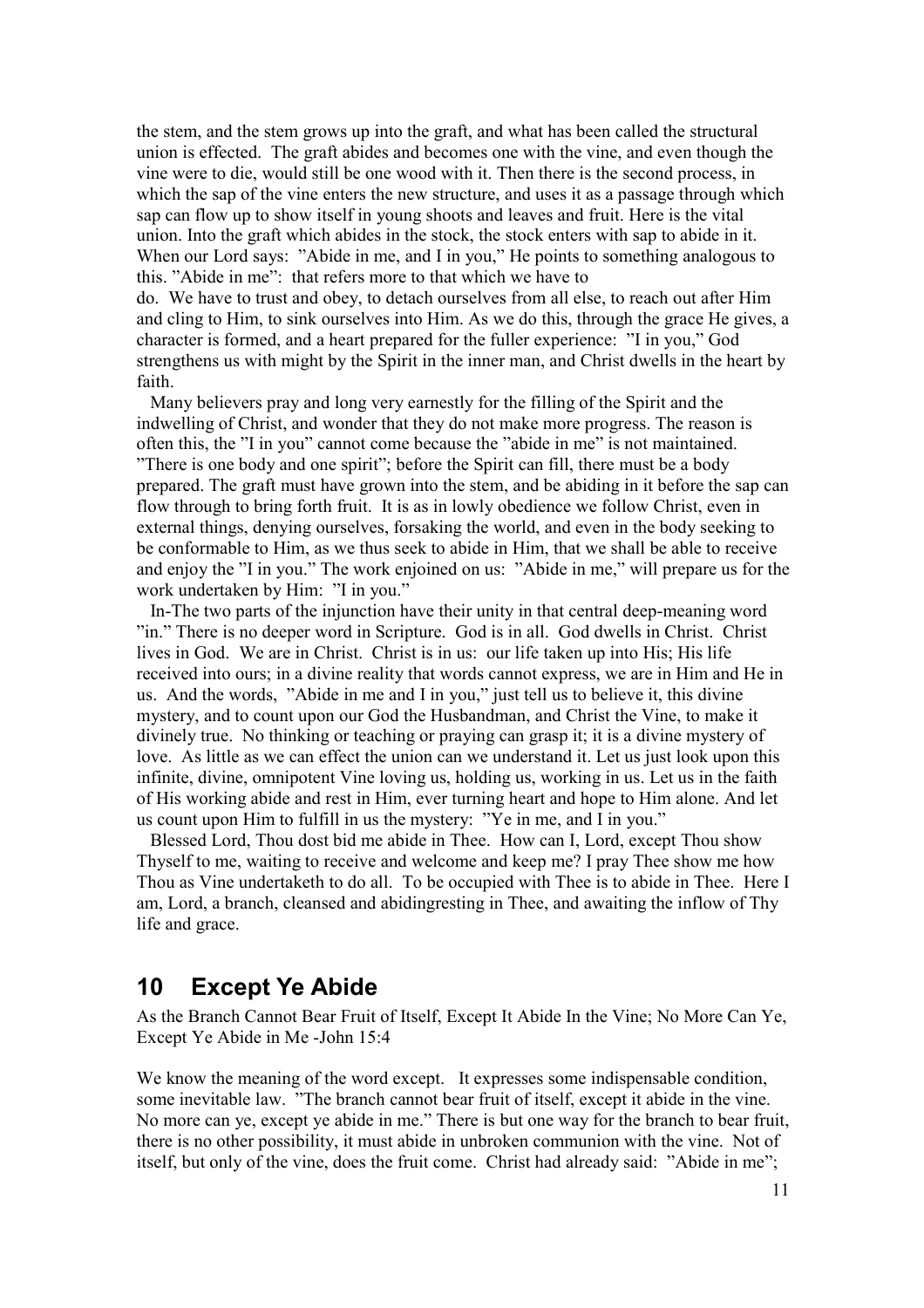in nature the branch teaches us the lesson so clearly; it is such a wonderful privilege to be called and allowed to abide in the heavenly Vine; one might have thought it needless to add these words of warning. But no-Christ knows so well what a renunciation of self is implied in this: "Abide in me"; how strong and universal the tendency would be to seek to bear fruit by our own efforts; how difficult it would be to get us to believe that actual, continuous abiding in Him is an absolute necessity! He

insists upon the truth: Not of itself can the branch bear fruit; except it abide, it cannot bear fruit. "No more can ye, except ye abide in me."

But must this be taken literally? Must I, as exclusively, and manifestly, and unceasingly, and absolutely, as the branch abides in the vine, be equally given up to find my whole life in Christ alone? I must indeed. The except ye abide is as universal as the except it abide. The no more can ye admits of no exception or modification. If I am to be a true branch, if I am to bear fruit, if I am to be what Christ as Vine wants me to be, my whole existence must be as exclusively devoted to abiding in Him, as that of the natural branch is to abiding in its vine.

 Let me learn the lesson. Abiding is to be an act of the will and the whole heart. Just as there are degrees in seeking and serving God, "not with a perfect heart," or "with the whole heart," so there may be degrees in abiding. In regeneration the divine life enters us, but does not all at once master and fill our whole being. This comes as matter of command and obedience. There is unspeakable danger of our not giving ourselves with our whole heart to abide. There is unspeakable danger of our giving ourselves to work for God, and to bear fruit, with but little of the true abiding, the wholehearted losing of ourselves in Christ and His life. There is unspeakable danger of much work with but little fruit, for lack of this one thing needful. We must allow the words, "not of itself," "except it abide," to do their work of searching and exposing, of pruning and cleansing, all that there is of self-will and self-confidence in our life; this will deliver us from this great evil, and so prepare us for His

teaching, giving the full meaning of the word in us: "Abide in me, and I in you."

Our blessed Lord desires to call us away from ourselves and our own strength, to Himself and His strength. Let us accept the warning, and turn with great fear and selfdistrust to Him to do His work. "Our life is hid with Christ in God!" That life is a heavenly mystery, hid from the wise even among Christians, and revealed unto babes. The childlike spirit learns that life is given from Heaven every day and every moment to the soul that accepts the teaching: "not of itself," "except it abide," and seeks its all in the Vine. Abiding in the Vine then comes to be nothing more nor less than the restful surrender of the soul to let Christ have all and work all, as completely as in nature the branch knows and seeks nothing but the vine.

Abide in Me. I have heard, my Lord, that with every command, Thou also givest the power to obey. With Thy "rise and walk," the lame man leaped, I accept Thy word, "Abide in me," as a word of power, that gives power, and even now I say, Yea, Lord, I will, I do abide in Thee.

### **11 The Vine**

I am The Vine, Ye Are The Branches -John 15:5

In the previous verse Christ had just said: "Abide in me." He had then announced the great unalterable law of all branch-life, on earth or in Heaven: "not of itself"; "except it abide." In the opening words of the parable He had already spoken: "I am the vine." He now repeats the words. He would have us understand-note well the lesson, simple as it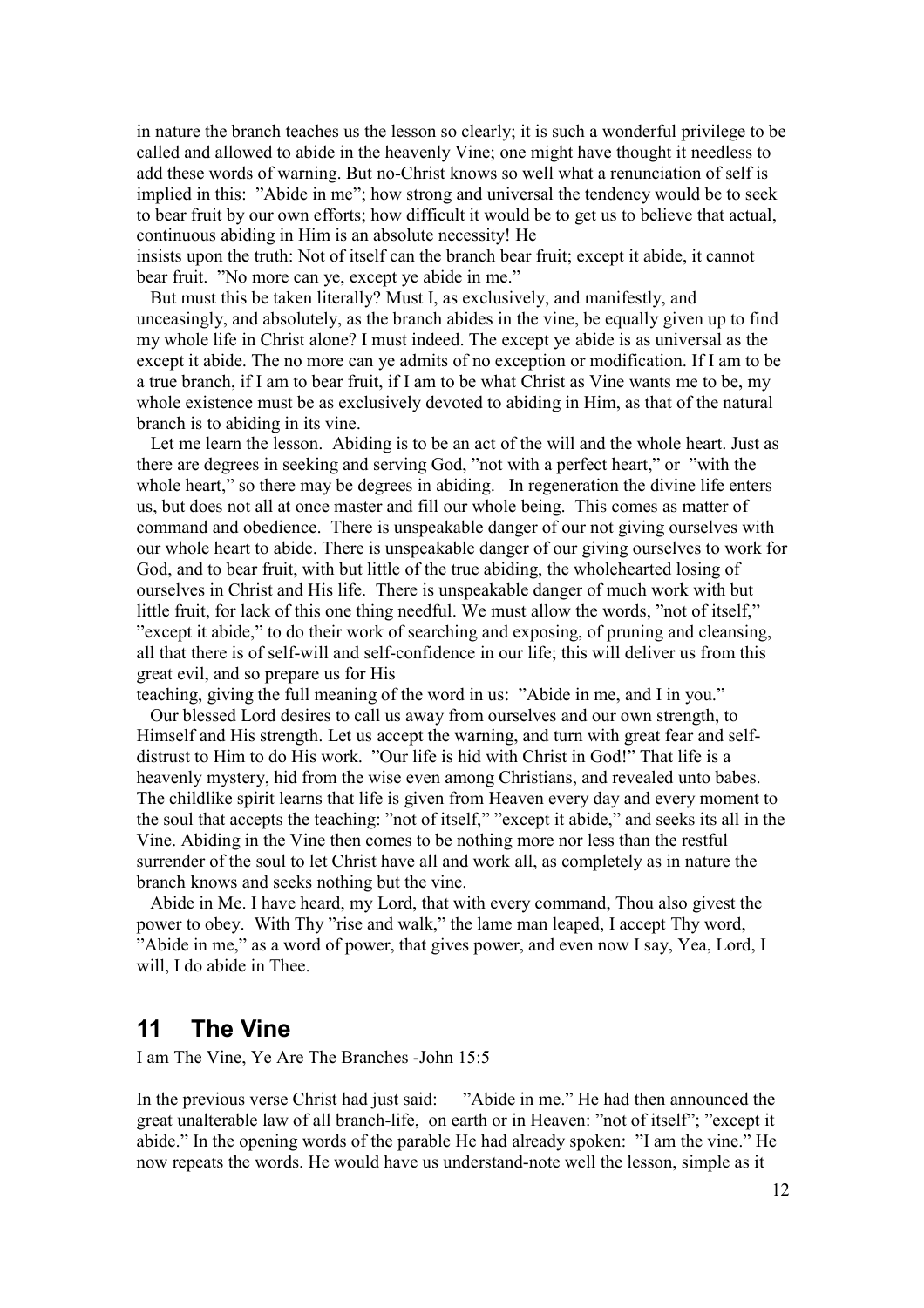appears, it is the key of the abiding life-that the only way to obey the command, "Abide in me," is to have eye and heart fixed upon Himself. "Abide in me...I am the true vine." Yea, study this holy mystery until you see Christ as the true Vine, bearing, strengthening, supplying, inspiring all His branches, being and doing in each branch all it needs, and the abiding will come of itself. Yes, gaze upon Him as the true Vine, until you feel what a heavenly Mystery it is, and are compelled to ask the Father to reveal it to you by His Holy Spirit. He to whom God reveals the glory of the true Vine, he who sees what Jesus is and waits to do every moment, he cannot but abide. The vision of Christ is an irresistible attraction; it draws and holds us like a magnet. Listen ever to the living Christ still speaking to you, and waiting to show you the meaning and power of His Word: "I am the vine."

How much weary labor there has been in striving to understand what abiding is, how much fruitless effort in trying to attain it! Why was this? Because the attention was turned to the abiding as a work we have to do, instead of the living Christ, in whom we were to be kept abiding, who Himself was to hold and keep us. we thought of abiding as a continual strain and effort-we forget that it means rest from effort to one who has found the place of his abode. Do notice how Christ said, "Abide in Me; I am the Vine that brings forth, and holds, and strengthens, and makes fruitful the branches. Abide in Me, rest in Me, and let Me do My work. I am the true Vine, all I am, and speak, and do is divine truth, giving the actual reality of what is said. I am the Vine, only consent and yield thy all to Me, I will do all in thee."

And so it sometimes comes that souls who have never been specially occupied with the thought of abiding, are abiding all the time, because they are occupied with Christ. Not that the word abide is not needful; Christ used it so often, because it is the very key to the Christian life. But He would have us understand it in its true sense-"Come out of every other place, and every other trust and occupation, come out of self with its reasonings and efforts, come and rest in what I shall do. Live out of thyself; abide in Me. Know that thou art in Me; thou needest no more; remain there in Me."

"I am the Vine." Christ did not keep this mystery hidden from His disciples. He revealed it, first in words here, then in power when the Holy Spirit came down. He will reveal it to us too, first in the thoughts and confessions and desires these words awaken, then in power by the Spirit. Do let us wait on Him to show us all the heavenly meaning of the mystery. Let each day, in our quiet time, in the inner chamber with Him and His Word, our chief thought and aim be to get the heart fixed on Him, in the assurance: all that a vine ever can do for its branches, my Lord Jesus will do, is doing, for me. Give Him time, give Him your ear, that He may whisper and explain the divine secret: "I am the vine."

Above all, remember, Christ is the Vine of God's planting, and you are a branch of God's grafting. Ever stand before God, in Christ; ever wait for all grace from God, in Christ; ever yield yourself to bear the more fruit the Husbandman asks, in Christ. And pray much for the revelation of the mystery that all the love and power of God that rested on Christ is working in you too. "I am God's Vine," Jesus says; "all I am I have from Him; all I am is for you; God will work it in you."

I am the Vine. Blessed Lord, speak Thou that word into my soul. Then shall I know that all Thy fullness is for me. And that I can count upon Thee to stream it into me, and that my abiding is so easy and so sure when I forget and lose myself in the adoring faith that the Vine holds the branch and supplies its every need.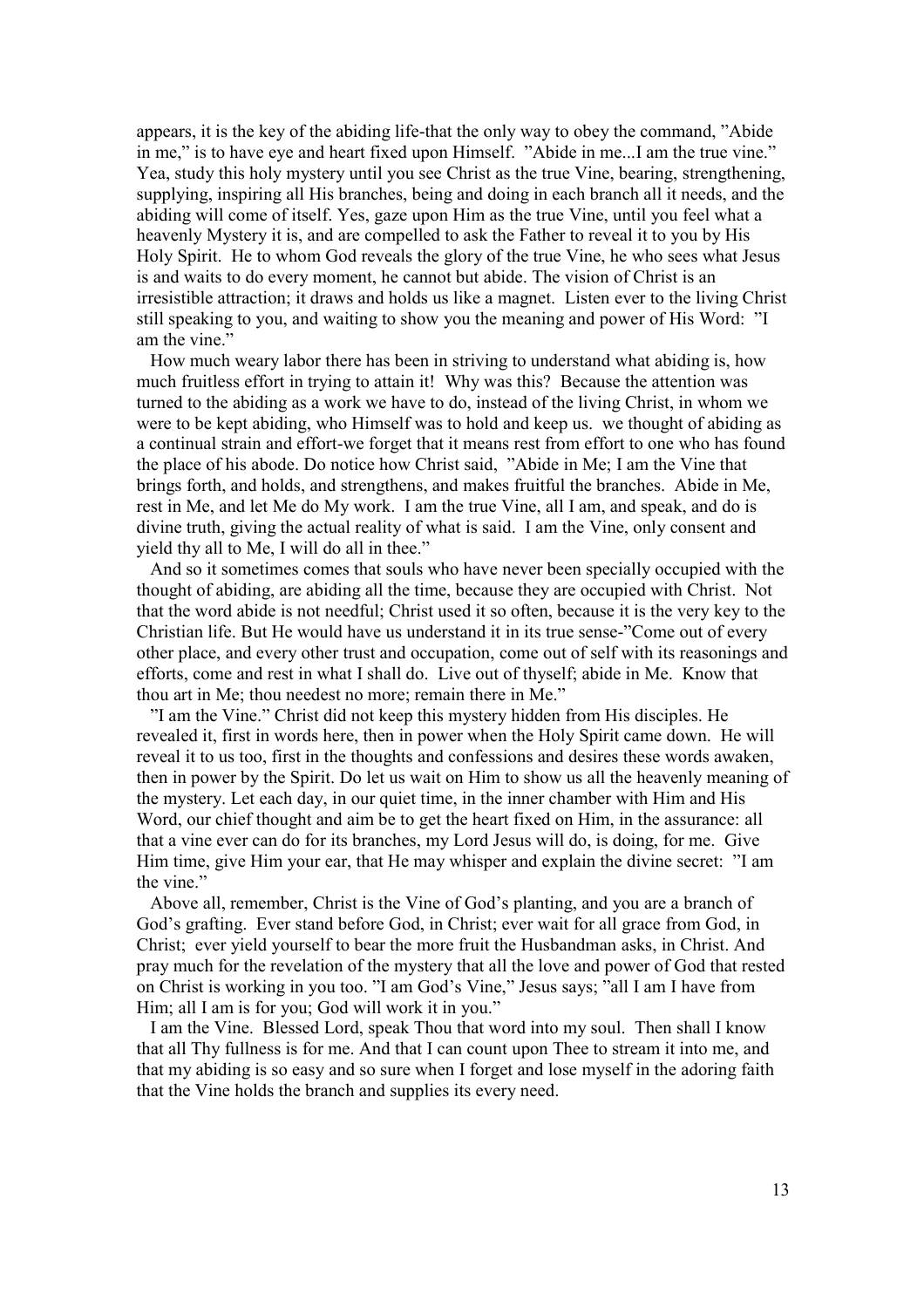### **12 Ye The Branches**

I Am The Vine, Ye Are the Branches -John 15:5

Christ had already said much of the branch; here He comes to the personal application: "Ye are the branches of whom I have been speaking. As I am the Vine, engaged to be and do all the branches need, so I now ask you, in the new dispensation of the Holy Spirit whom I have been promising you, to accept the place I give you, and to be My branches on earth." The relationship He seeks to establish is an intensely personal one: it all hinges on the two little words I and You. And it is for us as intensely personal as for the first disciples. Let us present ourselves before our Lord, until He speak to each of us in power, and our whole soul feels it: "I am the Vine; you are the branch."

Dear disciple of Jesus, however young or feeble, hear the voice. "You are the branch." You must be nothing less. Let no false humility, no carnal fear of sacrifice, no unbelieving doubts as to what you feel able for, keep you back from saying: "I will be a branch, with all that may mean-a branch, very feeble, but yet as like the Vine as can be, for I am of the same nature, and receive of the same spirit. A branch, utterly helpless, and yet just as manifestly set apart before God and men, as wholly given up to the work of bearing fruit, as the Vine itself. A branch, nothing in myself, and yet resting and rejoicing in the faith that knows that He will provide for all. Yes, by His grace, I will be nothing less than a branch, and all He means it to be, that through me, He may bring forth His fruit."

You are the branch.-You need be nothing more. You need not for one single moment of the day take upon you the responsibility of the Vine. You need not leave the place of entire dependence and unbounded confidence. You need, least of all, to be anxious as to how you are to understand the mystery, or fulfill its conditions, or work out its blessed aim. The Vine will give all and work all. The Father, the Husbandman, watches over your union with and growth in the Vine. You need be nothing more than a branch. Only a branch! Let that be your watchword; it will lead in the path of continual surrender to Christ's working, of true obedience to His every command, of joyful expectancy of all His grace.

Is there anyone who now asks: "How can I learn to say this aright, 'Only be a branch!' and to live it out?" Dear soul, the character of a branch, its strength, and the fruit it bears, depend entirely upon the Vine. And your life as branch depends entirely upon your apprehension of what our Lord Jesus is. Therefore never separate the two words: "I the Vine-you the branch." Your life and strength and fruit depend upon what your Lord Jesus is! Therefore worship and trust Him; let Him be your one desire and the one occupation of your heart. And when you feel that you do not and cannot know Him aright, then just remember it is part of His responsibility as Vine to make Himself known to you. He does this not in thoughts and conceptions-no-but in a hidden growth within the life that is humbly and restfully and entirely given up to wait on Him. The Vine reveals itself within the branch; thence comes the growth and fruit, Christ dwells and works within His branch; only be a branch, waiting on Him to do all;

He will be to thee the true Vine. The Father Himself, the divine Husbandman, is able to make thee a branch worthy of the heavenly Vine. Thou shalt not be disappointed.

Ye are the branches. This word, too Lord! O speak it in power unto my soul. Let not the branch of the earthly vine put me to shame, but as it only lives to bear the fruit of the vine, may my life on earth have no wish or aim, but to let Thee bring forth fruit through me.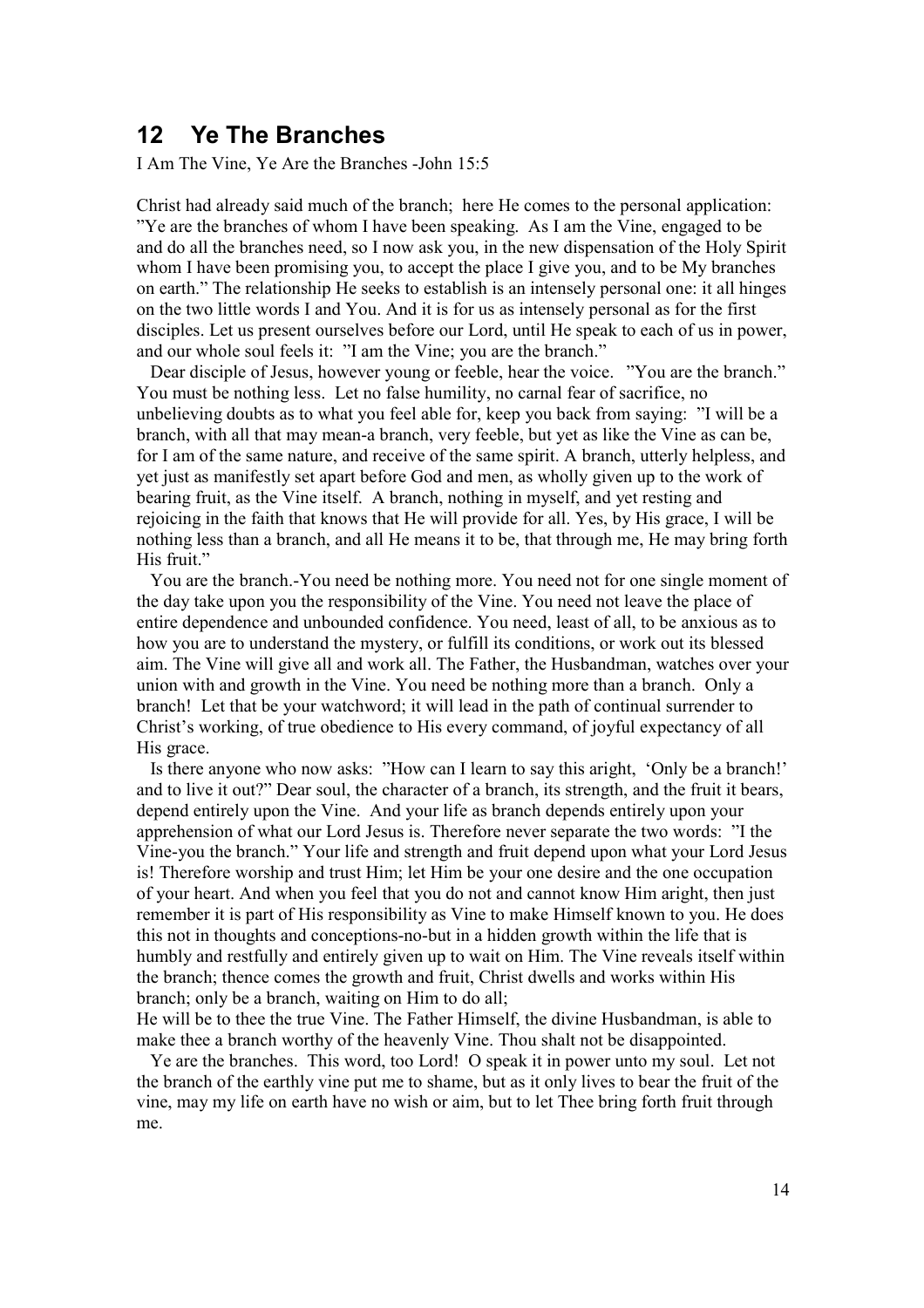### **13 Much Fruit**

He That Abideth in Me, and I in Him, the Same Bringeth Forth Much Fruit -John 15:5

Our Lord had spoken of fruit, more fruit. He now adds the thought: much fruit. There is in the Vine such fullness, the care of the divine Husbandman is so sure of success, that the much fruit is not a demand, but the simple promise of what must come to the branch that lives in the double abiding-he in Christ, and Christ in him. "The same bringeth forth much fruit." It is certain. Have you ever noticed the difference in the Christian life between work and fruit? A machine can do work: only life can bear fruit. A law can compel work: only love can spontaneously bring forth fruit. Work implies effort and labor: the essential idea of fruit is that it is the silent natural restful produce of our inner life. The gardener may labor to give his apple tree the digging and manuring, the watering and the pruning it needs; he can do nothing to produce the apple: "The fruit of the Spirit is love, peace, joy." The healthy life bears much fruit. The connection between work and fruit is perhaps best seen in

the expression, "fruitful in every good work." (Col. 1:10). It is only when good works come as the fruit of the indwelling Spirit that they are acceptable to God. Under the compulsion of law and conscience, or the influence of inclination and zeal, men may be most diligent in good works, and yet find that they have but little spiritual result. There can be no reason but this-their works are man's effort, instead of being the fruit of the Spirit, the restful, natural outcome of the Spirit's operation within us.

 Let all workers come and listen to our holy Vine as He reveals the law of sure and abundant fruitfulness: "He that abideth in me, and I in him, the same bringeth forth much fruit." The gardener cares for one thing-the strength and healthy life of his tree: the fruit follows of itself. If you would bear fruit, see that the inner life is perfectly right, that your relation to Christ Jesus is clear and close. Begin each day with Him in the morning, to know in truth that you are abiding in Him and He in you. Christ tells that nothing less will do. It is not your willing and running, it is not by your might or strength, but-"by my Spirit, saith the Lord." Meet each new engagement, undertake every new work, with an ear and heart open to the Master's voice: "He that abideth in me, beareth much fruit." See you to the abiding; He will see to the fruit, for He will give it in you and through you.

O my brother, it is Christ must do all! The Vine provides the sap, and the life, and the strength: the branch waits, and rests, and receives, and bears the fruit. Oh, the blessedness of being only branches, through whom the Spirit flows and brings God's life to men!

I pray you, take time and ask the Holy Spirit to give you to realize the unspeakably solemn place you occupy in the mind of God. He has planted you into His Son with the calling and the power to bear much fruit. Accept that place. Look much to God, and to Christ, and expect joyfully to be what God has planned to make you, a fruitful branch.

 Much fruit! So be it, blessed Lord Jesus. It can be, for Thou art the Vine. It shall be, for I am abiding in Thee. It must be, for Thy Father is the Husbandman that cleanses the branch. Yea, much fruit, out of the abundance of Thy grace.

### **14 You Can Do Nothing**

Apart From Me Ye Can Do Nothing -John 15:5

In everything the life of the branch is to be the exact counterpart of that of the Vine. Of Himself Jesus had said: "The Son can do nothing of himself." As the outcome of that entire dependence, He could add: "All that the Father doeth, doeth the Son also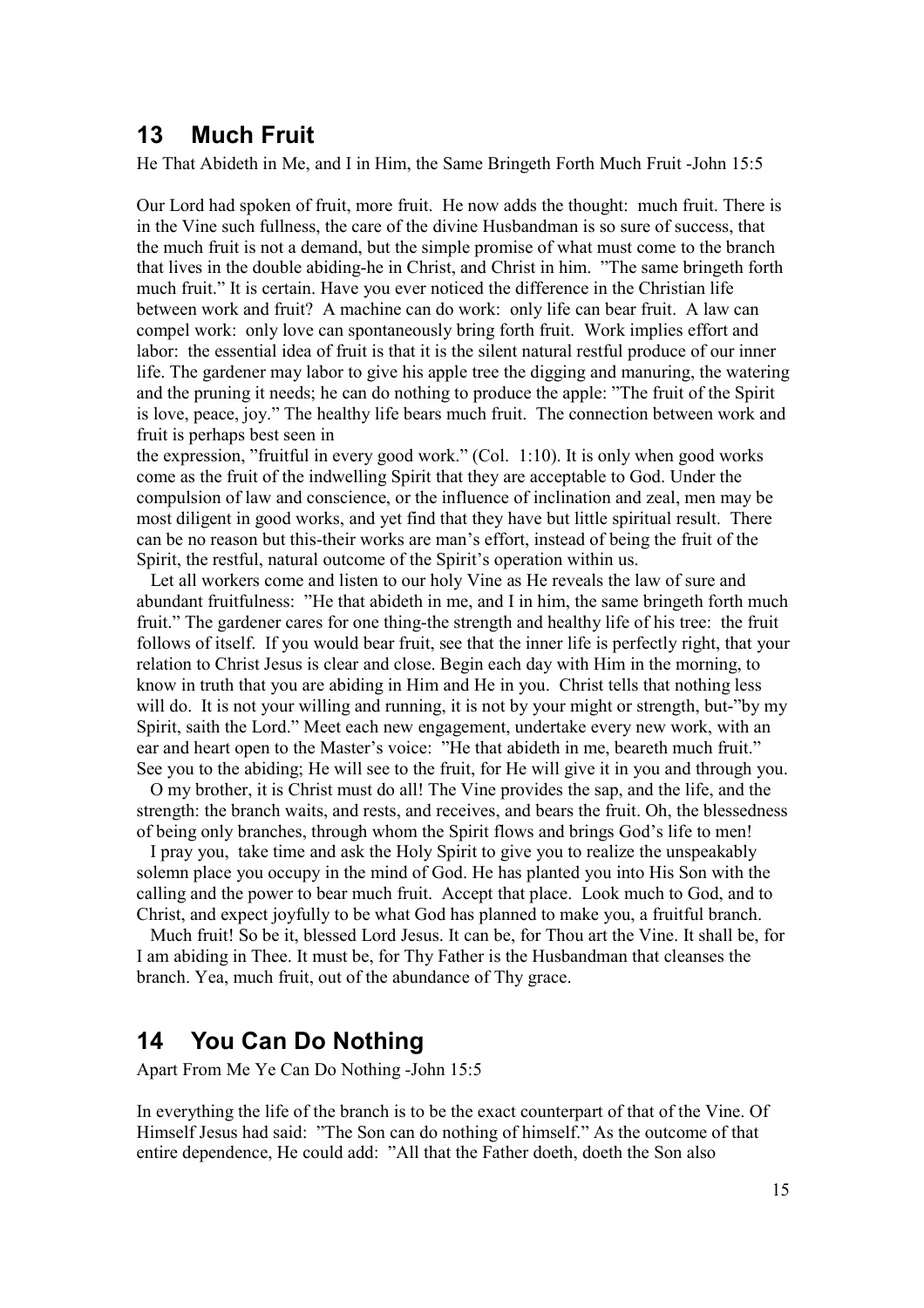likewise." As Son He did not receive His life from the Father once for all, but moment by moment. His life was a continual waiting on the Father for all He was to do. And so Christ says of His disciples: "Ye can do nothing apart from me." He means it literally. To everyone who wants to live the true disciple life, to bring forth fruit and glorify God, the message comes: You can do nothing. What had been said: "He that abideth in me, and I in him, the same beareth much fruit," is here enforced by the simplest and strongest of arguments: "Abiding in Me is indispensable, for, you know it, of yourselves you can do nothing to maintain or act out the heavenly life."

A deep conviction of the truth of this word lies at the very root of a strong spiritual life. As little as I created myself, as little as I could raise a man from the dead, can I give myself the divine life. As little as I can give it myself, can I maintain or increase it: every motion is the work of God through Christ and His Spirit. It is as a man believes this, that he will take up that position of entire and continual dependence which is the very essence of the life of faith. With the spiritual eye he sees Christ every moment supplying grace for every breathing and every deepening of the spiritual life. His whole heart says Amen to the word: You can do nothing. And just because he does so, he can also say: "I can do all things in Christ who strengtheneth me." The sense of helplessness, and the abiding to which it compels, leads to true fruitfulness and diligence in good works.

Apart from me ye can do nothing.-What a plea and what a call every moment to abide in Christ! We have only to go back to the vine to see how true it is. Look again at that little branch, utterly helpless and fruitless except as it receives sap from the vine, and learn that the full conviction of not being able to do anything apart from Christ is just what you need to teach you to abide in your heavenly Vine. It is this that is the great meaning of the pruning Christ spoke of-all that is self must be brought low, that our confidence may be in Christ alone. "Abide in me"-much fruit! "Apart from me" nothing! Ought there to be any doubt as to what we shall choose?

 The one lesson of the parable is-as surely, as naturally as the branch abides in the vine, You can abide in Christ. For this He is the true Vine; for this God is the Husbandman; for this you are a branch. Shall we not cry to God to deliver us forever from the "apart from me," and to make the "abide in me" an unceasing reality? Let your heart go out to what Christ is, and can do, to His divine power and His tender love to each of His branches, and you will say evermore confidently: "Lord! I am abiding; I will bear much fruit. My impotence is my strength. So be it. Apart from Thee, nothing. In Thee, much fruit."

Apart from Me-you nothing. Lord, I gladly accept the arrangement: I nothing-Thou all. My nothingness is my highest blessing, because Thou art the Vine, that givest and workest all. So be it, Lord! I, nothing, ever waiting on Thy fullness. Lord, reveal to me the glory of this blessed life.

### **15 Withered Branches**

If a Man Abide Not in Me, He is Cast Forth as a Branch, and is Withered; and They Gather Them, and Cast Them into the Fire, and They are Burned -John 15:6

The lessons these words teach are very simple and very solemn. A man can come to such a connection with Christ, that he counts himself to be in Him, and yet he can be cast forth. There is such a thing as not abiding in Christ, which leads to withering up and burning. There is such a thing as a withered branch, one in whom the initial union with Christ appears to have taken place, and in whom yet it is seen that his faith was but for a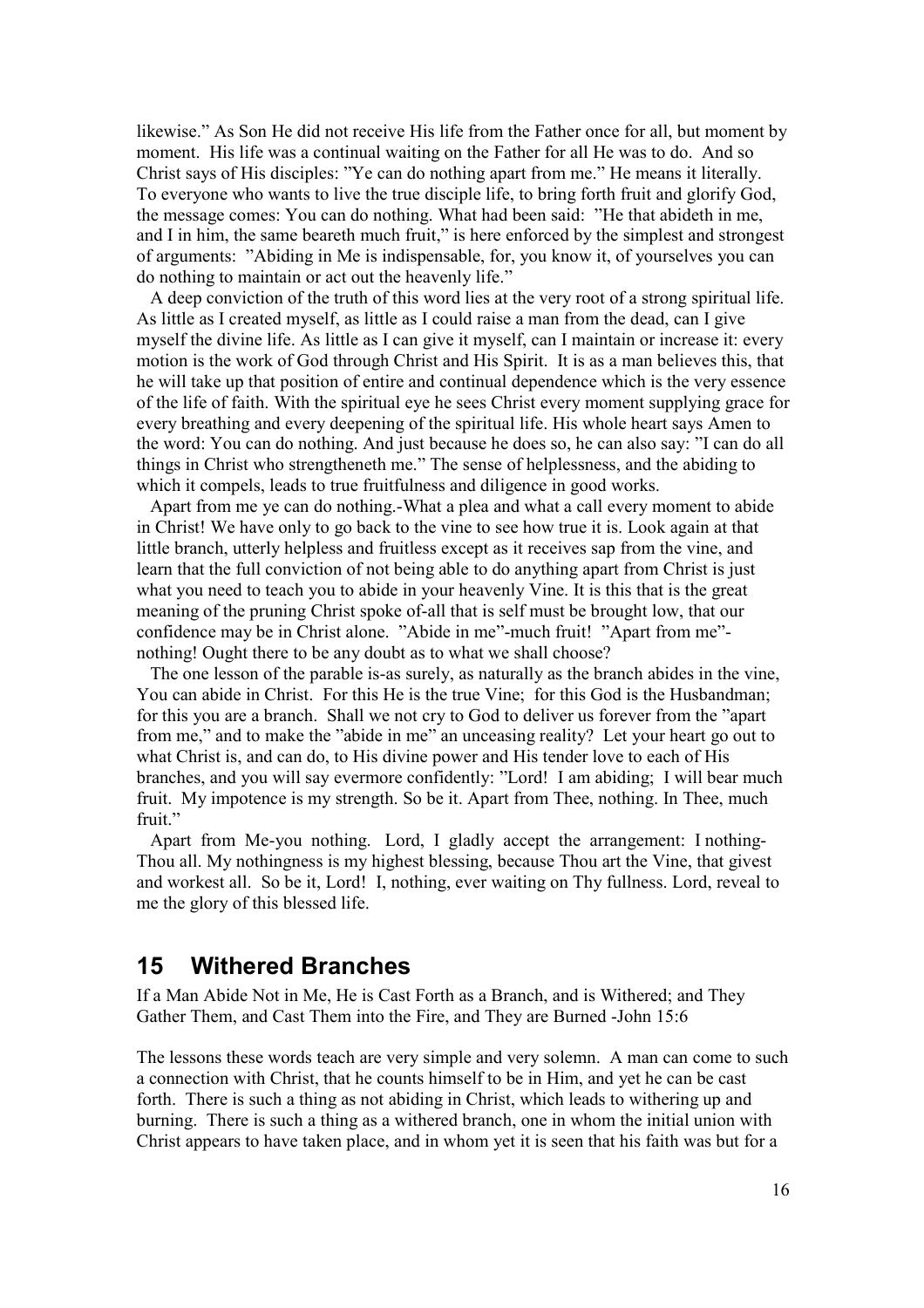time. What a solemn call to look around and see if there be not withered branches in our churches, to look within and see whether we are indeed abiding and bearing fruit!

And what may be the cause of this "not abiding." With some it is that they never understood how the Christian calling leads to holy obedience and to loving service. They were content with the thought that they had believed, and were safe from Hell; there was neither motive nor power to abide in Christ-they knew not the need of it. With others it was that the cares of the world, or its prosperity, choked the Word: they had never forsaken all to follow Christ. With still others it was that their religion and their faith was in the wisdom of men, and not in the power of God. They trusted in the means of grace, or in their own sincerity, or in the soundness of their faith in justifying grace; they had never come even to seek an entire abiding in Christ as their only safety. No wonder that, when the hot winds of temptation or persecution blew, they withered away: they were not truly rooted in Christ.

 Let us open our eyes and see if there be not withered branches all around us in the churches. Young men, whose confessions were once bright, but who are growing cold. Or old men, who have retained their profession, but out of whom the measure of life there once appeared to be has died out. Let ministers and believers take Christ's words to heart, and see, and ask the Lord whether there is nothing to be done for branches that are beginning to wither. And let the word Abide ring through the Church until every believer has caught it-no safety but in a true abiding in Christ.

Let each of us turn within. Is our life fresh, and green, and vigorous, bringing forth its fruit in its season? (See Ps. 1:3; 92:13, 14; Jer. 17:7, 8.) Let us accept every warning with a willing mind, and let Christ's "if a man abide not" give new urgency to His "abide" in me." To the upright soul the secret of abiding will become ever simpler, just the consciousness of the place in which He has put me; just the childlike resting in my union with Him, and the trustful assurance that He will keep me. Oh, do let us believe there is a life that knows of no withering, that is ever green; and that brings forth fruit abundantly!

Withered! O my Father, watch over me, and keep me, and let nothing ever for a moment hinder the freshness that comes from a full abiding in the Vine. Let the very thought of a withered branch fill me with holy fear and watchfulness.

#### **16 Whatsoever Ye Will**

If Ye Abide in Me, and My Words Abide in You, Ask Whatsoever Ye Will, and it Shall be Done Unto You -John 15:7

The Whole place of the branch in the vine is one of unceasing prayer. Without intermission it is ever calling: "O my vine, send the sap I need to bear Thy fruit." And its prayers are never unanswered: it asks what it needs, what it will, and it is done.

 The healthy life of the believer in Christ is equally one of unceasing prayer. Consciously or unconsciously, he lives in continual dependence. The Word of his Lord, "You can do nothing," has taught him that not more unbroken than the continuance of the branch in the vine, must be his asking and receiving. The promise of our text gives us infinite boldness: "Ask whatsoever ye will, and it shall be done unto you."

 The promise is given in direct connection with fruit-bearing. Limit it to yourself and your own needs, and you rob it of its power; you rob yourself of the power of appropriating it. Christ was sending these disciples out, and they were ready to give their life for the world; to them He gave the disposal of the treasures of Heaven. Their prayers would bring the Spirit and the power they needed for their work.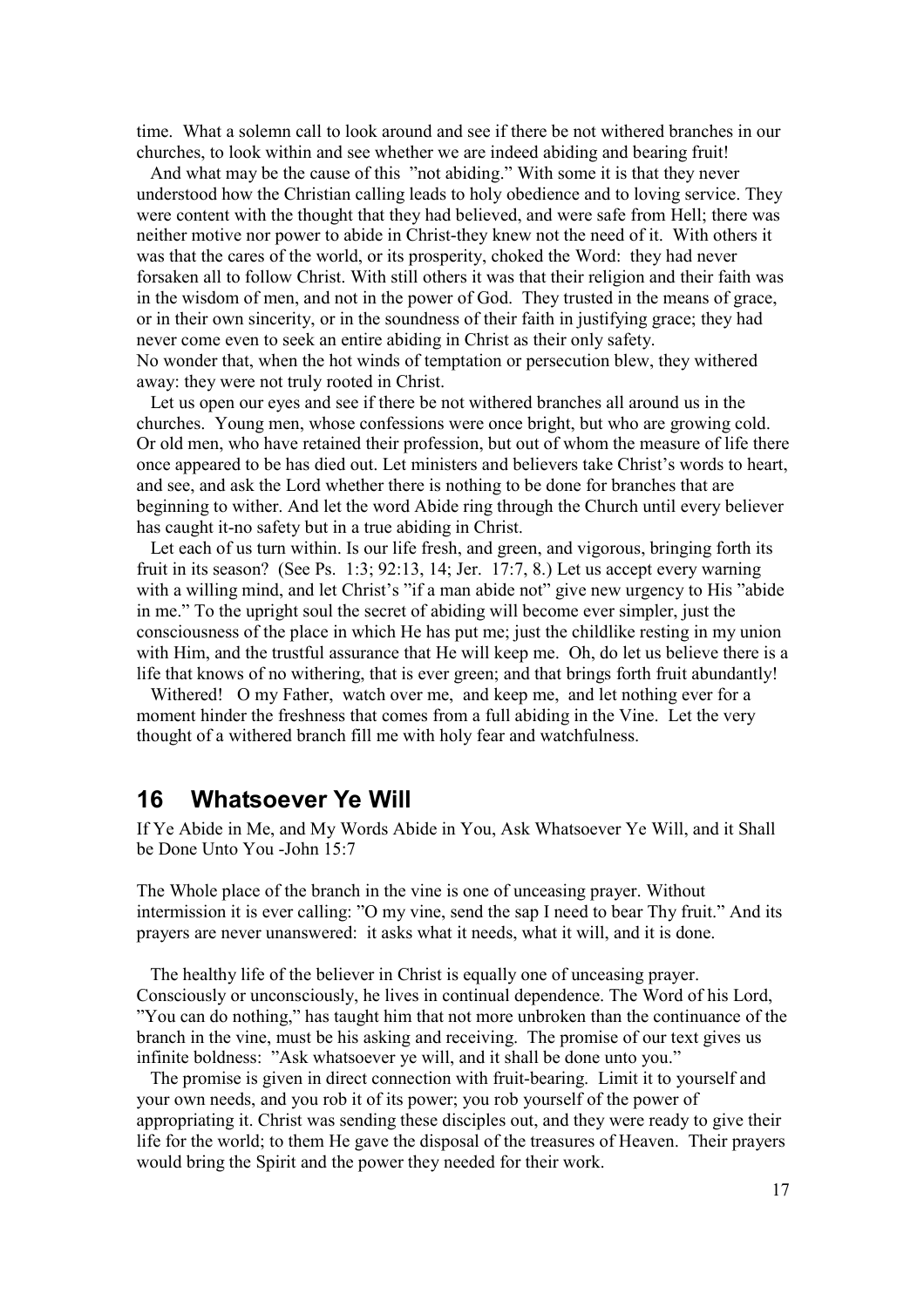The promise is given in direct connection with the coming of the Spirit. The Spirit is not mentioned in the parable, just as little as the sap of the vine is mentioned. But both are meant all through. In the chapter preceding the parable, our Lord had spoken of the Holy Spirit, in connection with their inner life, being in them, and revealing Himself within them (14:15-23). In the next chapter He speaks of the Holy Spirit in connection with their work, coming to them, convincing the world, and glorifying Him (16:7-14). To avail ourselves of the unlimited prayer promises, we must be men who are filled with the Spirit, and wholly given up to the work and glory of Jesus. The Spirit will lead us into the truth of its meaning and the certainty of its fulfillment.

 Let us realize that we can only fulfill our calling to bear much fruit, by praying much. In Christ are hid all the treasures men around us need; in Him all God's children are blessed with all spiritual blessings; He is full of grace and truth. But it needs prayer, much prayer, strong believing prayer, to bring these blessings down. And let us equally remember that we cannot appropriate the promise without a life given up for men. Many try to take the promise, and then look round for what they can ask. This is not the way; but the very opposite. Get the heart burdened with the need of souls, and the command to save them, and the power will come to claim the promise.

 Let us claim it as one of the revelations of our wonderful life in the Vine: He tells us that if we ask in His name, in virtue of our union with Him, whatsoever it be, it will be done to us. Souls are perishing because there is too little prayer. God's children are feeble because there is too little prayer. We bear so little fruit because there is so little prayer. The faith of this promise would make us strong to pray; let us not rest till it has entered into our very heart, and drawn us in the power of Christ to continue and labor and strive in prayer until the blessing comes in power. To be a branch means not only bearing fruit on earth, but power in prayer to bring down blessing from Heaven. Abiding fully means praying much.

Ask what ye will. O my Lord, why is it that our hearts are so little able to accept these words in their divine simplicity? Oh, give me to see that we need nothing less than this promise to overcome the powers of the world and Satan! Teach us to pray in the faith of this Thy promise.

### **17 If Ye Abide**

If Ye Abide in Me, and My Words, Abide in You, Ask Whatsoever Ye Will, and it Shall be Done Unto You -John 15:7

The reason the Vine and its branches are such a true parable of the Christian life is that all nature has one source and breathes one spirit. The plant world was created to be to man an object lesson teaching him his entire dependence upon God, and his security in that dependence. He that clothes the lilies will much more cloth us. He that gives the trees and the vines their beauty and their fruits, making each what He meant it to be, will much more certainly make us what He would have us to be. The only difference is what God works in the trees is by a power of which they are not conscious. He wants to work in us with our consent. This is the nobility of man, that he has a will that can cooperate with God in understanding and approving and accepting what He offers to do.

 If ye abide-Here is the difference between the branch of the natural and the branch of the spiritual Vine. The former abides by force of nature: the latter abides, not by force of will, but by a divine power given to the consent of the will. Such is the wonderful provision God has made that, what the power of nature does in the one case, the power of grace will do in the other. The branch can abide in the Vine.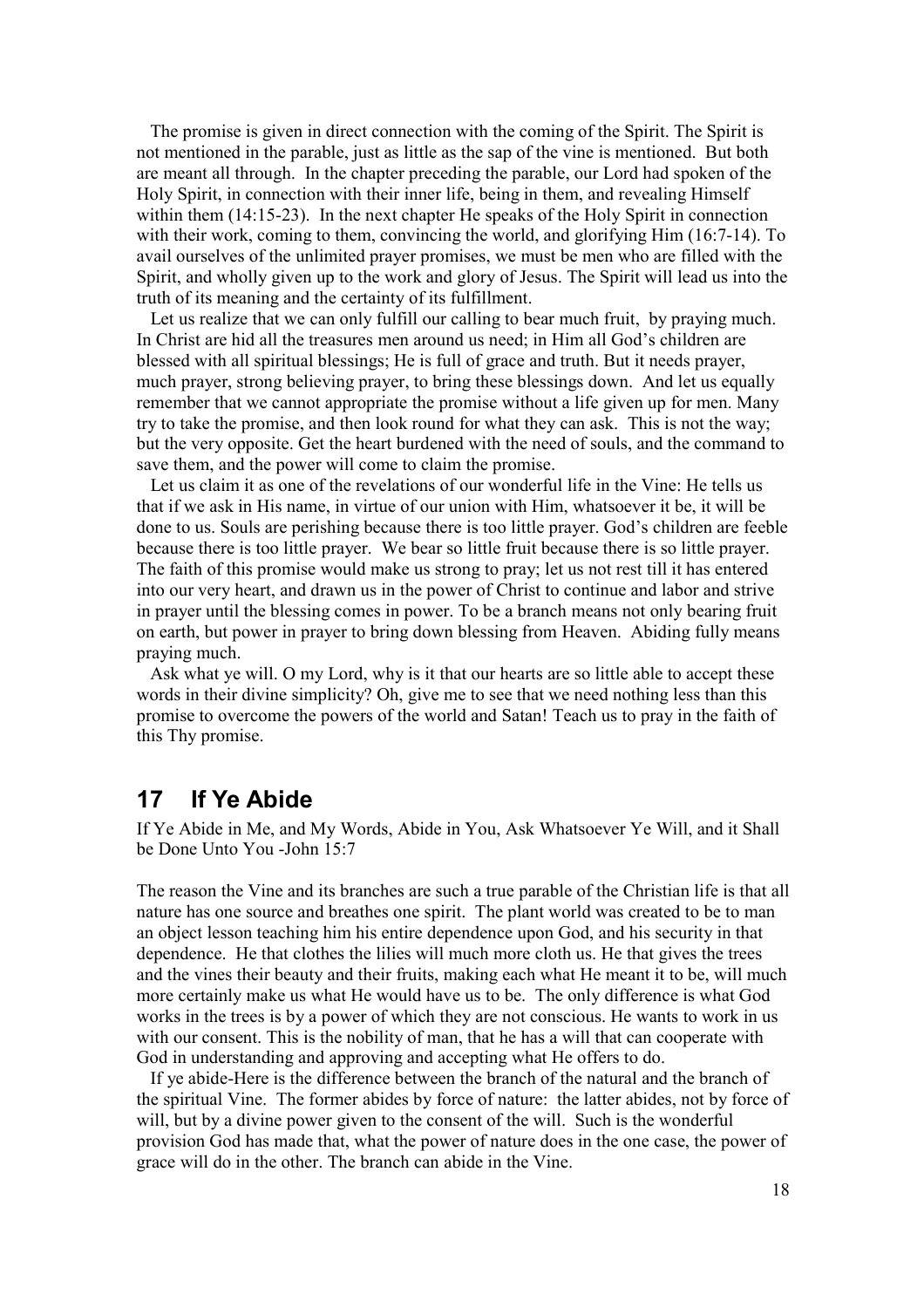If ye abide in me...ask whatsoever ye will-If we are to live a true prayer life, with the love and the power and the experience of prayer marking it, there must be no question about the abiding. And if we abide, there need be no question about the liberty of asking what we will, and the certainty of its being done. There is the one condition: "If ye abide in me." There must be no hesitation about the possibility or the certainty of it. We must gaze on that little branch and its wonderful power of bearing such beautiful fruit until we truly learn to abide.

And what is its secret? Be wholly occupied with Jesus. Sink the roots of your being in faith and love and obedience deep down into Him. Come away out of every other place to abide here. Give up everything for the inconceivable privilege of being a branch on earth of the glorified Son of God in Heaven. Let Christ be first. Let Christ be all. Do not be occupied with the abiding-be occupied with Christ! He will hold you, He will keep you abiding in Him. He will abide in you.

 If ye abide in me, and my words abide in you-This He gives as the equivalent of the other expression: "I in you. If my words abide in you"-that is, not only in meditation, in memory, in love, in faith-all these words enter into your will, your being, and constitute your life-if they transform your character into their own likeness, and you become and are what they speak and mean-ask what ye will; it shall be done unto you. Your words to God in prayer will be the fruit of Christ and His words living in you.

Ask what ye will, and it shall be done unto you-Believe in the truth of this promise. Set yourself to be an intercessor for men; a fruit-bearing intercessor, ever calling down more blessing. Such faith and prayer will help you wonderfully to abide wholly and unceasingly.

 If ye abide. Yes, Lord, the power to pray and the power to prevail must depend on this abiding in Thee. As Thou art the Vine, Thou art the divine Intercessor, who breathest Thy spirit in us. Oh, for grace to abide simply and wholly in Thee, and ask great things!

### **18 The Father Glorified**

Herein is My Father Glorified, that Ye Bear Much Fruit -John 15:8

How can we glorify God? Not by adding to His glory or bringing Him any new glory that He has not. But simply by allowing His glory to shine out through us, by yielding ourselves to Him, that His glory may manifest itself in us and through us to the world. In a vineyard or a vine bearing much fruit, the owner is glorified, as it tells of his skill and care. In the disciple who bears much fruit, the Father is glorified. Before men and angels, proof is given of the glory of God's grace and power; God's glory shines out through him.

 This is what Peter means when he writes: "He that ministers, let him minister as of the ability that God giveth, that God in all things may be glorified through Jesus Christ." As a man works and serves in a power which comes from God alone, God gets all the glory. When we confess that the ability came from God alone, he that does the work, and they who see it, equally glorify God. It was God who did it. Men judge by the fruit of a garden of what the gardener is. Men judge of God by the fruit that the branches of the Vine of His planting bears. Little fruit brings little glory to God. It brings no honor to either the Vine or the Husbandman. "That ye bear much fruit, herein is my Father glorified."

We have sometimes mourned our lack of fruit, as a loss to ourselves and our fellow men, with complaints of our feebleness as the cause. Let us rather think of the sin and shame of little fruit as robbing God of the glory He ought to get from us. Let us learn the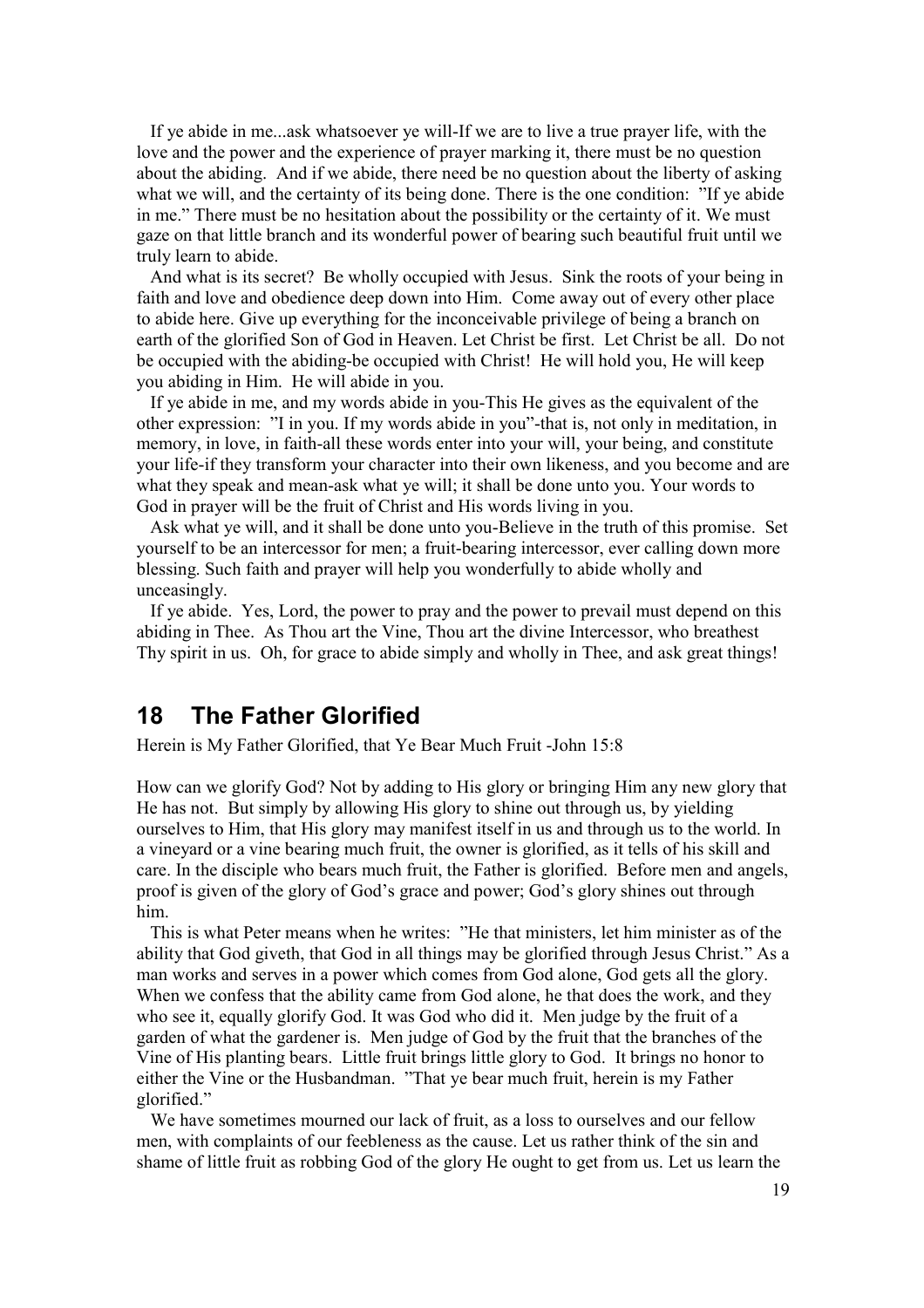secret of bringing glory to God, serving of the ability which God giveth. The full acceptance of Christ's Word, "You can do nothing"; the simple faith in God, who worketh all in all; the abiding in Christ through whom the divine Husbandman does His work and gets much fruit-this is the life that will bring glory to God.

 Much fruit-God asks it; see that you give it. God can be content with nothing less; be you content with nothing less. Let these words of Christ-fruit, more fruit, much fruitabide in you, until you think as He does, and you be prepared to take from Him, the heavenly Vine, what He has for you. Much fruit: herein is my Father glorified. Let the very height of the demand be your encouragement. It is so entirely beyond your power, that it throws you more entirely upon Christ, your true Vine. He can, He will, make it true in you. Much fruit-God asks because he needs. He does not ask fruit from the branches of His Vine for show, to prove what He can do. No; He needs it for the salvation of men: it is in that He is to be glorified. Throw yourself in much prayer on your Vine and your Husbandman. Cry to God and your Father to give you fruit to bring to men. Take the burden of the hungry and the perishing on you, as Jesus did when He was moved with compassion, and your power in

prayer, and your abiding, and your bearing much fruit to the glory of the Father will have a reality and a certainty you never knew before.

 The Father glorified. Blessed prospect-God glorifying Himself in me, showing forth the glory of His goodness and power in what He works in me, and through me. What a motive to bear much fruit, just as much as He works in me! Father, glorify Thyself in me.

### **19 True Disciples**

Herein is My Father Glorified, that Ye Bear Much Fruit: So Shall Ye Be My Disciples - John 15:8

And are those who do not bear much fruit not disciples? They may be, but in a backward and immature stage. Of those who bear much fruit, Christ says: "These are My disciples, such as I would have them be-these are true disciples." Just as we say of someone in whom the idea of manliness is realized: That is a man! So our Lord tells who are disciples after His heart, worthy of the name: Those who bear much fruit. We find this double sense of the word disciple in the Gospel. Sometimes it is applied to all who accepted Christ's teaching. At other times it includes only the inner circle of those who followed Christ wholly, and gave themselves to His training for service. The difference has existed throughout all ages. There have always been a smaller number of God's people who have sought to serve Him with their whole heart, while the majority have been content with a very small measure of the knowledge of His grace and will.

And what is the difference between this smaller inner circle and the many who do not seek admission to it? We find it in the words: much fruit. With many Christians the thought of personal safety, which at their first awakening was a legitimate one, remains to the end the one aim of their religion. The idea of service and fruit is always a secondary and very subordinate one. The honest longing for much fruit does not trouble them. Souls that have heard the call to live wholly for their Lord, to give their life for Him as He gave His for them, can never be satisfied with this. Their cry is to bear as much fruit as they possibly can, as much as their Lord ever can desire or give in them.

Bear much fruit: so shall ye be My disciples-Let me beg every reader to consider these words most seriously. Be not content with the thought of gradually doing a little more or better work. In this way it may never come. Take the words, much fruit, as the revelation of your heavenly Vine of what you must be, of what you can be. Accept fully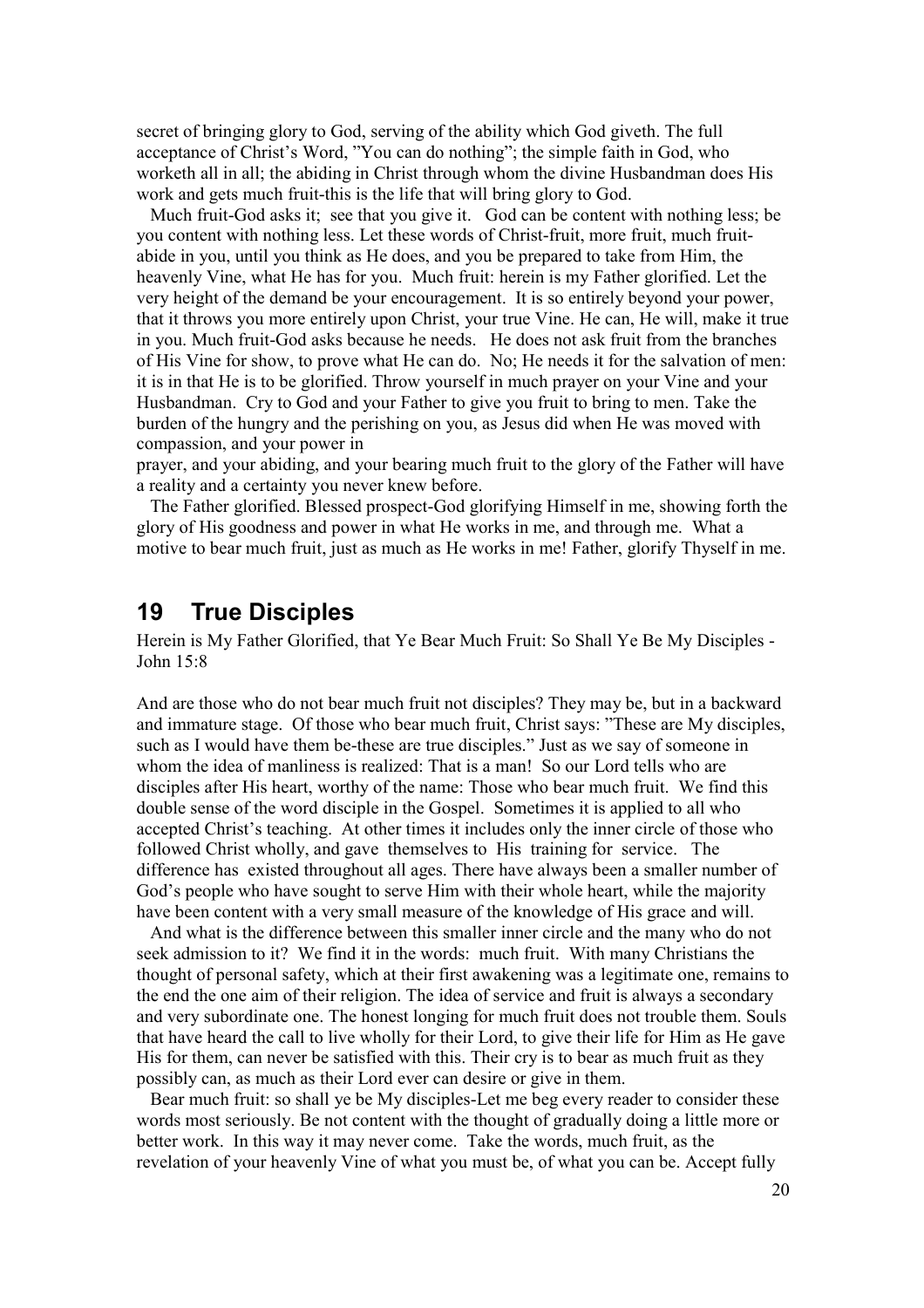the impossibility, the utter folly of attempting it in your strength. Let the words call you to look anew upon the Vine, an undertaking to live out its heavenly fullness in you. Let them waken in you once again the faith and the confession: "I am a branch of the true Vine; I can bear much fruit to His glory, and the glory of the Father."

 We need not judge others. But we see in God's Word everywhere two classes of disciples. Let there be no hesitation as to where we take our place. Let us ask Him to reveal to us how He ask and claims a life wholly given up to Him, to be as full of His Spirit as He can make us. Let our desire be nothing less than perfect cleansing, unbroken abiding, closest communion, abundant fruitfulnesstrue branches of the true Vine.

 The world is perishing, the church is failing, Christ's cause is suffering, Christ is grieving on account of the lack of wholehearted Christians, bearing much fruit. Though you scarce see what it implies or how it is to come, say to Him that you are His branch to bear much fruit; that you are ready to be His disciple in His own meaning of the word.

My disciples. Blessed Lord, much fruit is the proof that Thou the true Vine hast in me a true branch, a disciple wholly at Thy disposal. Give me, I pray Thee, the childlike consciousness that my fruit is pleasing to Thee, what Thou countest much fruit.

### **20 The Wonderful Love**

Even as the Father Hath Loved Me, I Also Have Loved you -John 15:9

Here Christ leaves the language of parable, and speaks plainly out of the Father. Much as the parable could teach, it could not teach the lesson of love. All that the vine does for the branch, it does under the compulsion of a law of nature: there is no personal living love to the branch. We are in danger of looking to Christ as a Saviour and a supplier of every need, appointed by God, accepted and trusted by us, without any sense of the intensity of personal affection in which Christ embraces us, and our life alone can find its true happiness. Christ seeks to point us to this. And how does He do so? He leads us once again to Himself, to show us how identical His own life is with ours. Even as the Father loved Him, He loves us. His life as vine dependent on the Father was a life in the Father's love; that love was His strength and His joy; in the power of that divine love resting on Him He lived and died. If we are to live like Him, as branches to be truly like our Vine, we must share in this too.

Our life must have its breath and being in a heavenly love as much as His. What the Father's love was to Him, His love will be to us. If that love made Him the true Vine, His love can make us true branches. "Even as the Father hath loved me, so have I loved you."

 Even as the Father hath loved Me-And how did the Father love Him? The infinite desire and delight of God to communicate to the Son all He had Himself, to take the Son into the most complete equality with Himself, to live in the Son and have the Son live in Him-this was the love of God to Christ. It is a mystery of glory of which we can form no conception, we can only bow and worship as we try to think of it. And with such a love, with this very same love, Christ longs in an infinite desire and delight to communicate to us all He is and has, to make us partakers of His own nature and blessedness, to live in us and have us live in Himself. And now, if Christ loves us with such an intense, such an infinite divine love, what is it that hinders it triumphing over every obstacle and getting full possession of us? The answer is simple. Even as the love of the Father to Christ, so His love to us is a divine mystery, too high for us to comprehend or attain to by any effort of our own. It is only the Holy Spirit who can shed abroad and reveal in its all-conquering power without intermission this wonderful love of God in Christ. It is the vine itself that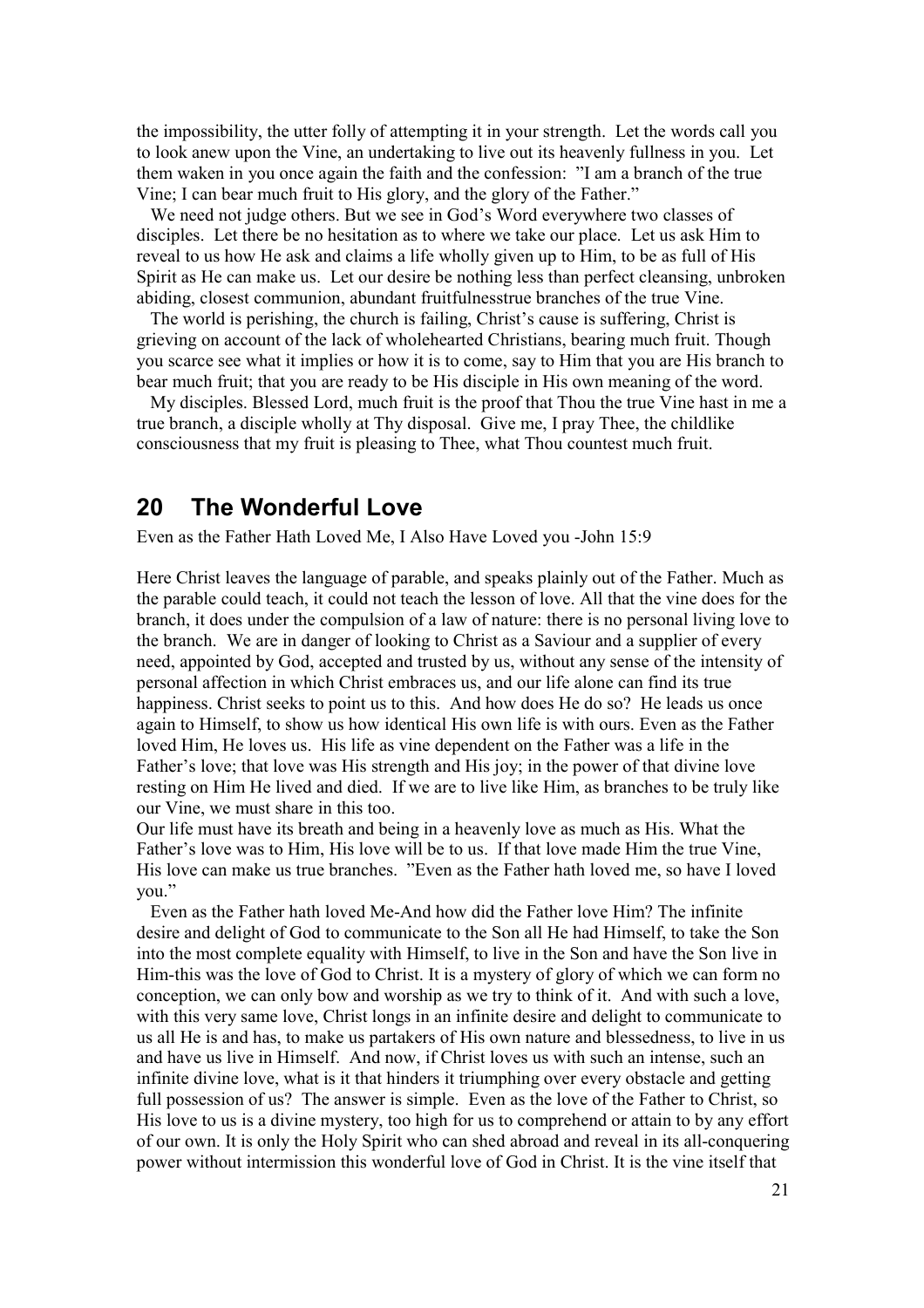must give the branch its growth and fruit by sending up its sap. It is Christ Himself must by His Holy Spirit dwell in the heart; then shall we know and have in us the love that passeth knowledge.

As the Father loved Me, so have I loved you-Shall we not draw near to the personal living Christ, and trust Him, and yield all to Him, that He may love this love into us? Just as he knew and rejoiced every hour-the Father loveth Me-we too may live in the unceasing consciousness-as the Father loved Him, so He loves me.

As the Father loved Me, so have I loved you. Dear Lord, I am only beginning to apprehend how exactly the life of the Vine is to be that of the branch too. Thou art the Vine, because the Father loved Thee, and poured His love through Thee. And so Thou lovest me, and my life as branch is to be like Thine, a receiving and a giving out of heavenly love.

# **21 Abide In My Love**

Even as the Father Hath Loved Me, I Also Have Loved You: Abide Ye in My Love -John 15:9

Abide in My love-We speak of a man's home as his abode. Our abode, the home of our soul, is to be the love of Christ. We are to live our life there, to be at home there all the day: this is what Christ means our life to be, and really can make it. Our continuous abiding in the Vine is to be an abiding in His love.

You have probably heard or read of what is called the higher, or the deeper life, of the richer or the fuller life, of the life abundant. And you possibly know that some have told of a wonderful change, by which their life of continual failure and stumbling had been changed into a very blessed experience of being kept and strengthened and made exceeding glad. If you asked them how it was this great blessing came to them, many would tell you it was simply this, that they were led to believe that this abiding in Christ's love was meant to be a reality, and that they were made willing to give up everything for it, and then enabled to trust Christ to make it true to them.

 The love of the Father to the Son is not a sentiment-it is a divine life, an infinite energy, an irresistible power. It carried Christ through life and death and the grave. The Father loved Him and dwelt in Him, and did all for Him. So the love of Christ to us too is an infinite living power that will work in us all He delights to give us. The feebleness of our Christian life is that we do not take time to believe that this divine love does really delight in us, and will possess and work all in us. We do not take time to look at the Vine bearing the branch so entirely, working all in it so completely. We strive to do for ourselves what Christ alone can, what Christ, oh, so lovingly, longs to do for us.

And this now is the secret of the change we spoke of, and the beginning of a new life, when the soul sees this infinite love willing to do all, and gives itself up to it. "Abide ye in my love." To believe that, it is possible so to live moment by moment; to believe that everything that makes it difficult or impossible will be overcome by Christ Himself; to believe that Love really means an infinite longing to give itself wholly to us and never leave us; and in this faith to cast ourselves on Christ to work it in us; this is the secret of the true Christian life.

And how to come to this faith? Turn away from the visible if you would see and possess the invisible. Take more time with Jesus, gazing on Him as the heavenly Vine, living in the love of the Father, wanting you to live in His love. Turn away from yourself and your efforts and your faith, if you would have the heart filled with Him and the certainty of His love. Abiding means going out from everything else, to occupy one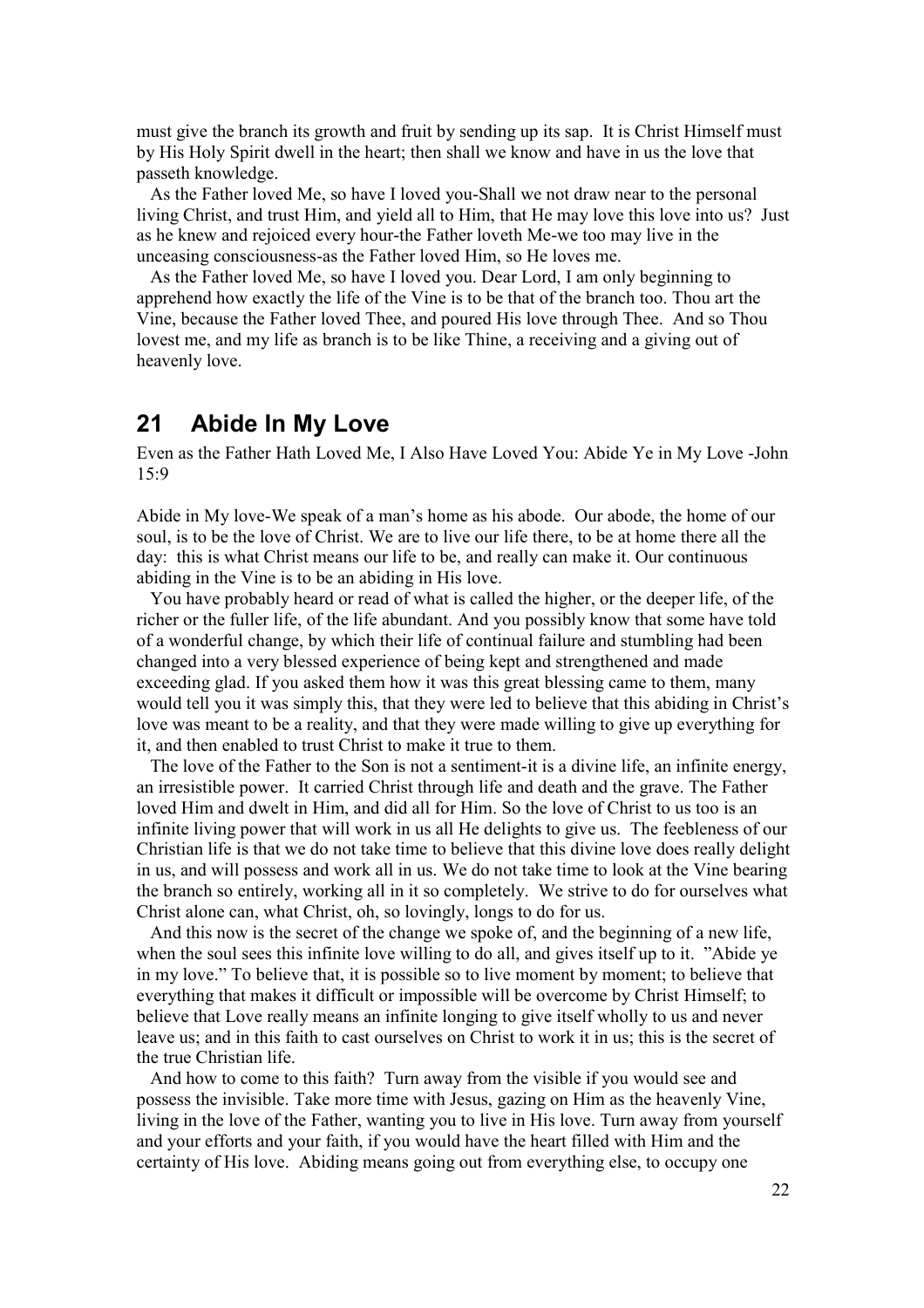place and stay there. Come away from all else, and set your heart on Jesus, and His love, that love will waken your faith and strengthen it. Occupy yourself with that love, worship it, wait for it. You may be sure it will reach out to you, and by its power take you up into itself as your abode and your home.

Abide in My love. Lord Jesus, I see it, it was Thy abiding in Thy Father's love that made Thee the true Vine, with Thy divine fullness of love and blessing for us. Oh, that I may even so, as a branch, abide in Thy love, for its fullness to fill me and overflow on all around.

### **22 Obey And Abide**

If Ye Keep My Commandments, Ye Shall Abide In My Love -John 15:10

In our former meditation reference was made to the entrance into a life of rest and strength which has often come through a true insight into the personal love of Christ, and the assurance that that love indeed meant that He would keep the soul. In connection with that transition, and the faith that sees and accepts it, the word surrender or consecration is frequently used. The soul sees that it cannot claim the keeping of this wonderful love unless it yields itself to a life of entire obedience. It sees too that the faith that can trust Christ for keeping from sinning must prove its sincerity by venturing at once to trust Him for strength to obey. In that faith it dares to give up and cut off everything that has hitherto hindered it, and to promise and expect to live a life that is well pleasing to God.

 This is the thought we have here now in our Saviour's teaching. After having in the words, "Abide in my love," spoken of a life in His love as a necessity, because it is at once a possibility and an obligation, He states what its one condition is: "If ye keep my commandments, ye shall abide in my love." This is surely not meant to close the door to the abode of His love which he had just opened up. Not in the most distant way does it suggest the thought which some are too ready to entertain, that as we cannot keep His commandments, we cannot abide in His love. No; the precept is a promise: "Abide in my love," could not be a precept if it were not a promise. And so the instruction as to the way through this open door points to no unattainable ideal; the love that invites to her blessed abode reaches out the hand, and enables us to keep the commandments. Let us not fear, in the strength of our ascended Lord, to take the vow of obedience, and give ourselves to the keeping of His commandments. Through His will, loved and done, lies the path to His love.

Only let us understand well what it means. It refers to our performance of all that we know to be God's will. There may be things doubtful, of which we are not sure. A sin of ignorance has still the nature of sin in it. There may be involuntary sins, which rise up in the flesh, which we cannot control or overcome. With regard to these God will deal in due tome in the way of searching and humbling, and if we be simple and faithful, give us larger deliverance than we dare expect. But all this may be found in a truly obedient soul. Obedience has reference to the positive keeping of the commandments of our Lord, and the performance of His will in everything in which we know it. This is a possible degree of grace, and it is the acceptance in Christ's strength of such obedience as the purpose of our heart, of which our Saviour speaks here. Faith in Christ as our Vine, in His enabling and sanctifying power, fits us for this obedience of faith, and secures a life of abiding in His love.

 If ye keep My commandments, ye shall abide in My love-It is the heavenly Vine unfolding the mystery of the life He gives. It is to those abiding in Him to whom He opens up the secret of the full abiding in His love. It is the wholehearted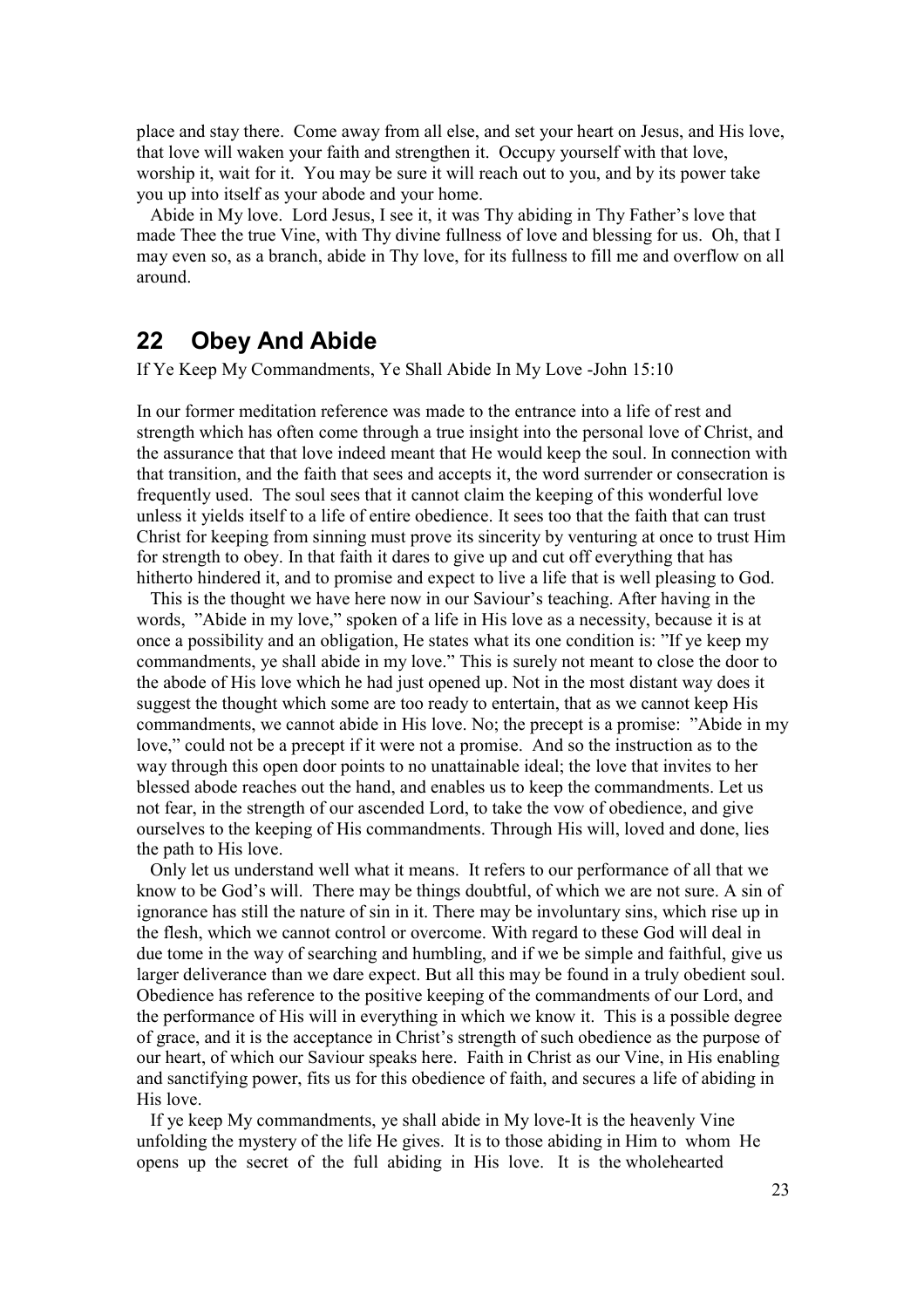surrender in everything to do His will, that gives access to a life in the abiding enjoyment of His love.

Obey and abide. Gracious Lord, teach me this lesson, that it is only through knowing Thy will one can know Thy heart, and only through doing that will one can abide in Thy love. Lord, teach me that as worthless as is the doing in my own strength, so essential and absolutely indispensable is the doing of faith in Thy strength, if I would abide in Thy love.

### **23 Ye, Even As I**

If Ye Keep My Commandments, Ye Shall Abide in My Love, Even as I have Kept My Father's Commandments, and Abide in His Love -John 15:10

We have had occasion more than once to speak of the perfect similarity of the vine and the branch in nature, and therefore in aim. Here Christ speaks no longer in a parable, but tells us plainly out of how His own life is the exact model of ours. He had said that it is alone by obedience we can abide in His love. He now tells that this was the way in which He abode in the Father's love. As the Vine, so the branch. His life and strength and joy had been in the love of the Father: it was only by obedience He abode in it. We may find our life and strength and joy in His love all the day, but it is only by an obedience like His we can abide in it. Perfect conformity to the Vine is one of the most precious of the lessons of the branch. It was by obedience Christ as Vine honored the Father as Husbandman; it is by obedience the believer as branch honors Christ as Vine.

Obey and abide-That was the law of Christ's life as much as it is to be that of ours. He was made like us in all things, that we might be like Him in all things. He opened up a path in which we may walk even as He walked. He took our human nature to teach us how to wear it, and show us how obedience, as it is the first duty of the creature, is the only way to abide in the favor of God and enter into His glory. And now He comes to instruct and encourage us, and asks us to keep His commandments, even as He kept His Father's commandments and abides in His love.

 The divine fitness of this connection between obeying and abiding, between God's commandments and His love, is easily seen. God's will is the very center of His divine perfection. As revealed in His commandments, it opens up the way for the creature to grow into the likeness of the Creator. In accepting and doing His will, I rise into fellowship with Him. Therefore it was that the Son, when coming into the world, spoke: "I come to do thy will, O God"! This was the place and this would be the blessedness of the creature. This was what he had lost in the Fall. This was what Christ came to restore. This is what, as the heavenly Vine, He asks of us and imparts to us, that even as He by keeping His Father's commandments abode in His love, we should keep His commandments and abide in His love.

Ye, even as I-The branch cannot bear fruit except as it has exactly the same life as the Vine. Our life is to be the exact counterpart of Christ's life. It can be, just in such measure as we believe in Him as the Vine, imparting Himself and His life to His branches. "Ye, even as I," the Vine says: one law, one nature, one fruit. Do let us take from our Lord the lesson of obedience as the secret of abiding. Let us confess that simple, implicit, universal obedience has taken too little the place it should have. Christ died for us as enemies, when we were disobedient. He took us up into His love; now that we are in Him, His Word is: "Obey and abide; ye, even as I." Let us give ourselves to a willing and loving obedience. He will keep us abiding in His love. Ye, even as I. O my blessed Vine, who makest the branch in everything partake of Thy life and likeness, in this too I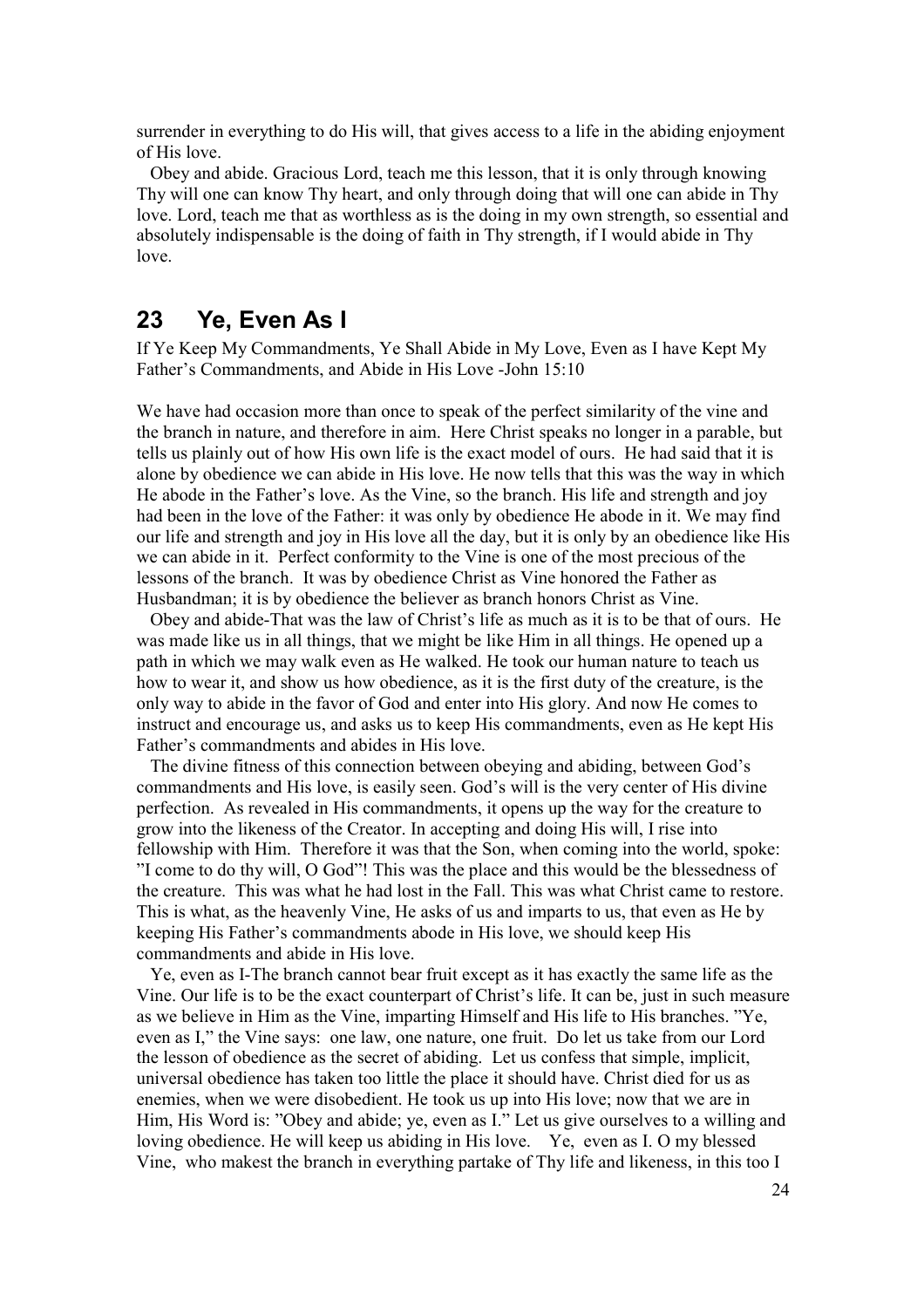am to be like Thee: as Thy life in the Father's love through obedience, so mine in Thy love! Saviour, help me, that obedience may indeed be the link between Thee and me.

### **24 Joy**

These Things Have I Spoken Unto You, That My Joy May Be in You, and That Your Joy May Be Fulfilled -John 15:11

If any one asks the question, "How can I be a happy Christian?" our Lord's answer is very simple: "These things," about the Vine and the branches, "I have spoken to you, that my joy may be in you, and that your joy may be fulfilled." "You cannot have My joy without My life. Abide in Me, and let Me abide in you, and My joy will be in you." All healthy life is a thing of joy and beauty; live undividedly the branch life; you will have His joy in full measure.

 To many Christians the thought of a life wholly abiding in Christ is one of strain and painful effort. They cannot see that the strain and effort only come, as long as we do not yield ourselves unreservedly to the life of Christ in us. The very first words of the parable are not yet opened up to them: "I am the true Vine; I undertake all and provide for all; I ask nothing of the branch but that it yields wholly to Me, and allows Me to do all. I engage to make and keep the branch all that it ought to be." Ought it not to be an infinite and unceasing joy to have the Vine thus work all, and to know that it is none less than the blessed Son of God in His love who is each moment bearing us and maintaining our life?

 That My joy may be in you-We are to have Christ's own joy in us. And what is Christ's own joy? There is no joy like love. There is no joy but love. Christ had just spoken of the Father's love and His own abiding in it, and of His having loved us with that same love. His joy is nothing but the joy of love, of being loved and of loving. It was the joy of receiving His Father's love and abiding in it, and then the joy of passing on that love and pouring it out on sinners. It is this joy He wants us to share: the joy of being loved of the Father and of Him; the joy of in our turn loving and living for those around us. This is just the joy of being truly branches: abiding in His love, and then giving up ourselves in love to bear fruit for others. Let us accept His life, as He gives it in us as the Vine, His joy will be ours: the joy of abiding in His love, the joy of loving like Him, of loving with His love.

And that your joy may be fulfilled-That it may be complete, that you may be filled with it. How sad that we should so need to be reminded that as God alone is the fountain of all joy, "God our exceeding joy," the only way to be perfectly happy is to have as much of God, as much of His will and fellowship, as possible! Religion is meant to be in everyday life a thing of unspeakable joy. And why do so many complain that it is not so? Because they do not believe that there is no joy like the joy of abiding in Christ and in His love, and being branches through whom He can pour out His love on a dying world.

Oh, that Christ's voice might reach the heart of every young Christian, and persuade him to believe that His joy is the only true joy, that His joy can become ours and truly fill us, and that the sure and simple way of living in it is-only this-to abide as branches in Him our heavenly Vine. Let the truth enter deep into us-as long as our joy is not full, it is a sign that we do not yet know our heavenly Vine aright; every desire for a fuller joy must only urge us to abide more simply and more fully in His love.

My joy-your joy. In this too it is: as the Vine, so the branch; all the Vine in the branch. Thy joy is our joy-Thy joy in us, and our joy fulfilled. Blessed Lord, fill me with Thy joy-the joy of being loved and blessed with a divine love; the joy of loving and blessing others.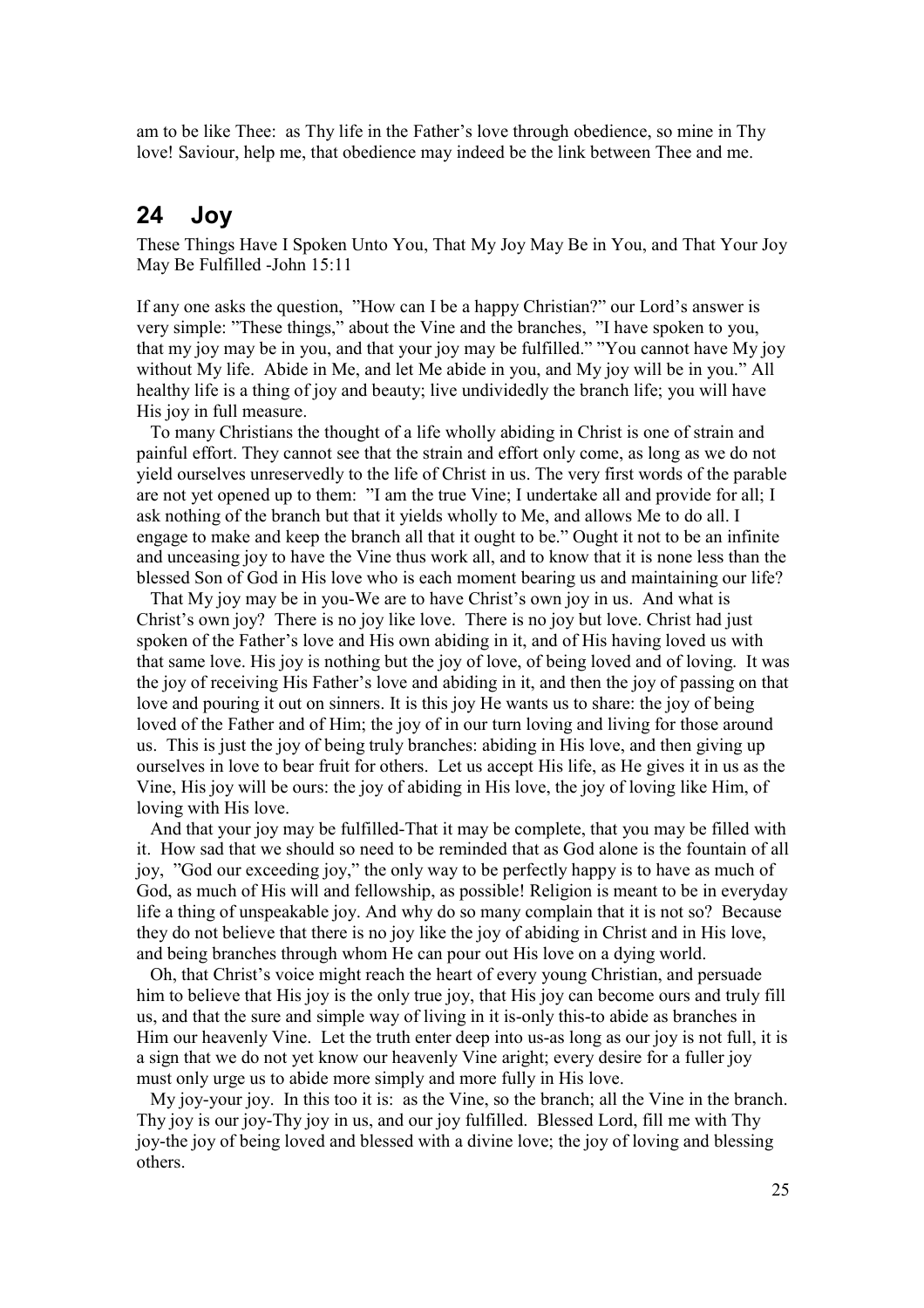# **25 Love One Another**

This is My Commandment, That Ye Love One Another -John 15:12

God is love. His whole nature and perfection is love, living not for Himself, but to dispense life and blessing. In His love He begat the Son, that He might give all to Him. In His love He brought forth creatures that He might make them partakers of His blessedness.

Christ is the Son of God's love, the bearer, the revealer, the communicator of that love. His life and death were all love. Love is His life, and the life He gives. He only lives to love, to live out His life of love in us, to give Himself in all who will receive Him. The very first thought of the true Vine is love-living only to impart His life to the branches.

 The Holy Spirit is the Spirit of love. He cannot impart Christ's life without imparting His love. Salvation is nothing but love conquering and entering into us; we have just as much of salvation as we have of love. Full salvation is perfect love.

No wonder that Christ said: "A new commandment I give unto you"; "This is my commandment"-the one all-inclusive commandment-"that ye love one another." The branch is not only one with the vine, but with all its other branches; they drink one spirit, they form one body, they bear one fruit. Nothing can be more unnatural than that Christians should not love one another, even as Christ loved them. The life they received from their heavenly Vine is nothing but love. This is the one thing He asks above all others. "Hereby shall all men know that ye are my disciples...love one another." As the special sort of vine is known by the fruit it bears, the nature of the heavenly Vine is to be judged of by the love His disciples have to one another.

See that you obey this commandment. Let your "obey and abide" be seen in this. Love your brethren as the way to abide in the love of your Lord. Let your vow of obedience begin here. Love one another. Let your intercourse with the Christians in your own family be holy, tender, Christlike love. Let your thoughts of the Christians round you be, before everything, in the spirit of Christ's love. Let your life and conduct be the sacrifice of love-give your self up to think of their sins or their needs, to intercede for them, to help and to serve them. Be in your church or circle the embodiment of Christ's love. The life Christ lives in you is love; let the life in which you live it out be all love.

But, man, you write as if all this was so natural and simple and easy. Is it at all possible thus to live and thus to love? My answer is: Christ commands it: you must obey. Christ means it: you must obey, or you cannot abide in His love.

But I have tried and failed. I see no prospect of living like Christ. Ah! that is because you have failed to take in the first word of the parable-"I am the true Vine: I give all you need as a branch, I give all I myself have." I pray you, let the sense of past failure and present feebleness drive you to the Vine. He is all love. He loves to give. He gives love. He will teach you to love, even as He loved.

Love one another. Dear Lord Jesus, Thou art all love; the life Thou gavest us is love; Thy new commandment, and Thy badge of discipleship is, "Love one another." I accept the charge: with the love with which Thou lovest me, and I love Thee, I will love my brethren.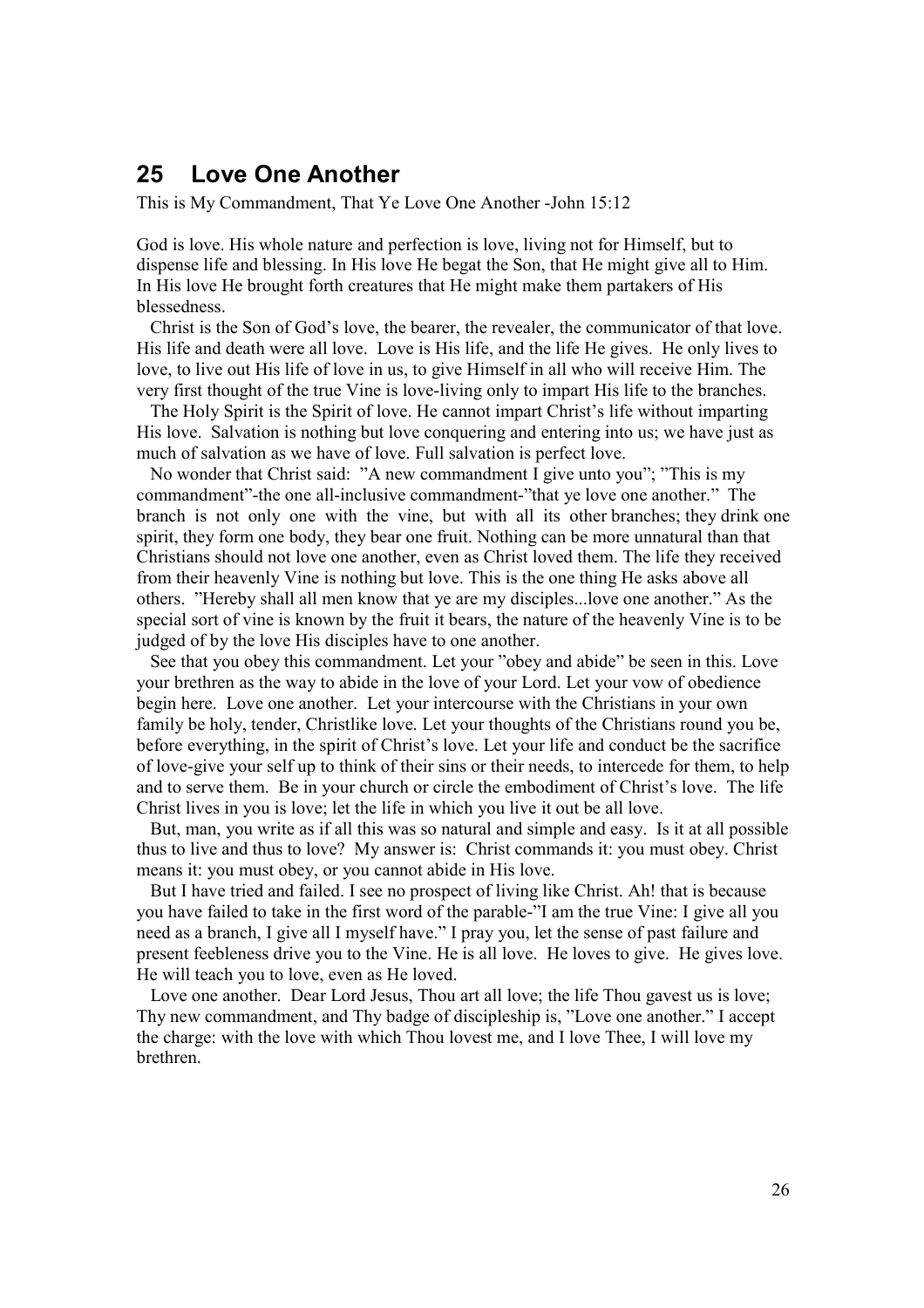# **26 Even As I Have Loved You**

This is My Commandment, That Ye Love One Another, Even as I Have Loved You - John  $15:12$ 

This is the second time our Lord uses the expression-Even as I. The first time it was of His relation to the Father, keeping His commandments, and abiding in His love. Even so we are to keep Christ's commandments, and abide in His love. The second time He speaks of His relation to us as the rule of our love to our brethren: "Love one another, as I have loved you." In each case His disposition and conduct is to be the law for ours. It is again the truth we have more than once insisted on-perfect likeness between the Vine and the branch.

 Even as I-But is it not a vain thing to imagine that we can keep His commandments, and love the brethren, even as He kept His Father's, and as He loved us? And must not the attempt end in failure and discouragement? Undoubtedly, if we seek to carry out the injunction in our strength, or without a full apprehension of the truth of the Vine and its branches. But if we understand that the "even as I" is just the one great lesson of the parable, the one continual language of the Vine to the branch, we shall see that it is not the question of what we feel able to accomplish, but of what Christ is able to work in us. These high and holy commands-"Obey, even as I! Love, even as I"-are just meant to bring us to the consciousness of our impotence, and through that to waken us to the need and the beauty and the sufficiency of what is provided for us in the Vine. We shall begin to hear the Vine speaking every moment to the branch: "Even as I. Even as I: My life is your life; and have a share in all

My fullness; the Spirit in you, and the fruit that comes from you, is all just the same as in Me. Be not afraid, but let your faith grasp each "Even as I" as the divine assurance that because I live in you, you may and can live like Me."

But why, is this really the meaning of the parable, is this really the life a branch may live, why do so few realize it? Because they do not know the heavenly mystery of the Vine. They know much of the parable and its beautiful lessons. But the hidden spiritual mystery of the Vine in His divine omnipotence and nearness, bearing and supplying them all the day-this they do not know, because they have not waited on God's Spirit to reveal it to them.

 Love one another, even as I have loved you-"Ye, even as I." How are we to begin if we are really to learn the mystery? With the confession that we need to be brought to an entirely new mode of life, because we have never yet known Christ as the Vine in the completeness of His quickening and transforming power. With the surrender to be cleansed from all that is of self, and detached from all that is in the world, to live only and wholly as Christ lived for the glory of the Father. And then with the faith that this "even as I" is in very deed what Christ is ready to make true, the very life the Vine will maintain in the branch wholly dependent upon Him. Even as I. Ever again it is, my blessed Lord, as the Vine, so the branch-one life, one spirit, one obedience, one joy, one love.

 Lord Jesus, in the faith that Thou art my Vine, and that I am Thy branch, I accept Thy command as a promise, and take Thy "even as I" as the simple revelation of what Thou dost work in me. Yea, Lord, as Thou hast loved, I will love.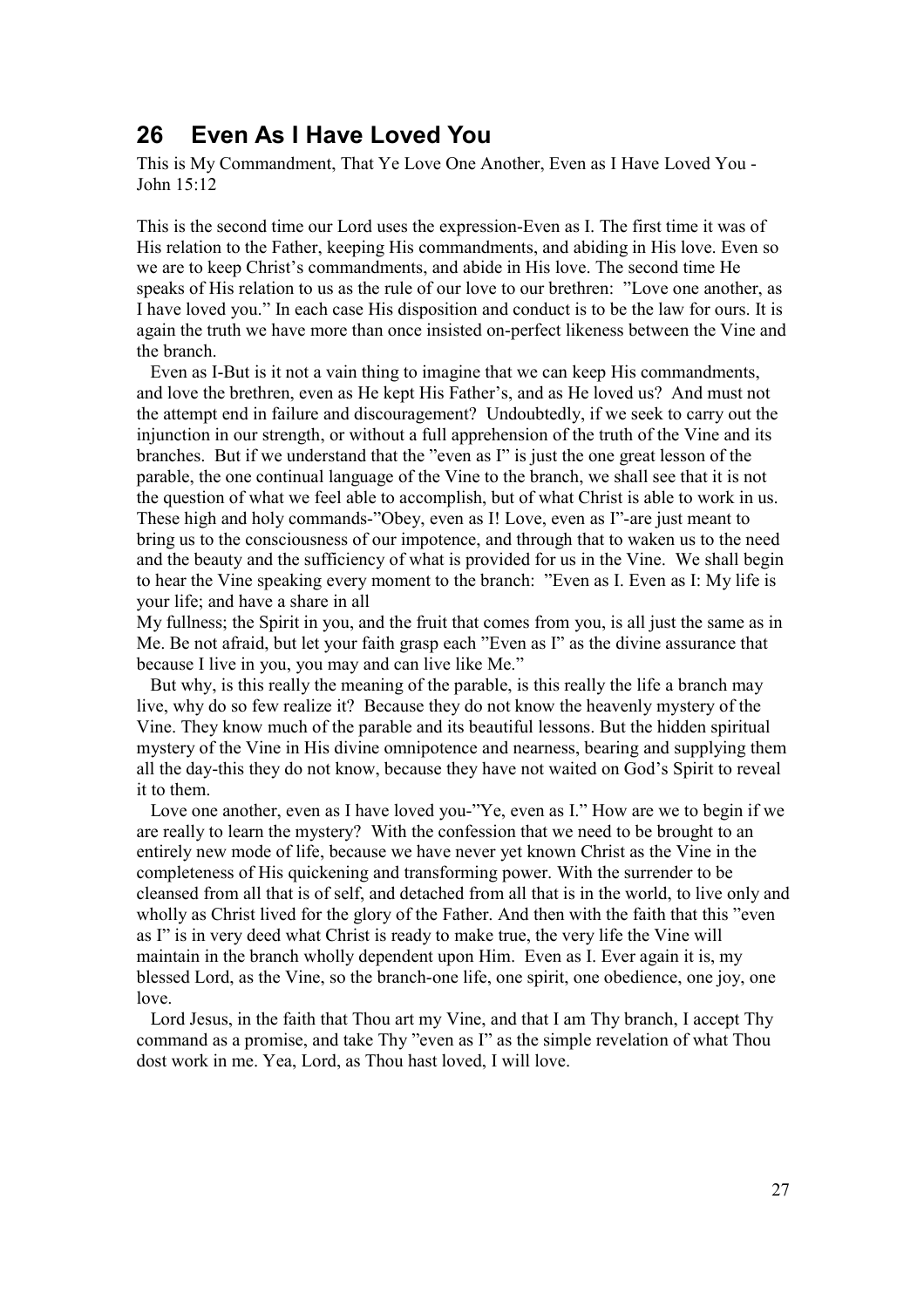# **27 Christ's Friendship: Its Origin**

Greater Love Hath No Man Than This, That a Man Lay Down His Life for His Friends - John 15:13

In the three following verses our Lord speaks of His relation to His disciples under a new aspect-that of friendship. He point us to the love in which it on His side has its origin  $(v.13)$ : to the obedience on our part by which it is maintained  $(v.14)$ ; and then to the holy intimacy to which it leads (v.15).

Our relation to Christ is one of love. In speaking of this previously, He showed us what His love was in its heavenly glory; the same love with which the Father had loved Him. Here we have it in its earthly manifestation-lay down His life for us. "Greater love hath no man than this, that a man lay down his life for his friends." Christ does indeed long to have us know that the secret root and strength of all He is and does for us as the Vine is love. As we learn to believe this, we shall feel that here is something which we not only need to think and know about, but a living power, a divine life which we need to receive within us. Christ and His love are inseparable; they are identical. God is love, and Christ is love. God and Christ and the divine love can only be known by having them, by their life and power working within us. "This is eternal life, that they know thee"; there is no knowing God but by having the life; the life working in us alone gives the knowledge. And even so the love; if we would know it, we must drink of its living stream, we must have it shed forth by the Holy Spirit in us.

"Greater love hath no man than this, that a man give his life for his friends." The life is the most precious thing a man has; the life is all he is; the life is himself. This is the highest measure of love: when a man gives his life, he hold nothing back, he gives all he has and is. It is this our Lord Jesus wants to make clear to us concerning His mystery of the Vine; with all He has He has placed Himself at our disposal. He wants us to count Him our very own; He wants to be wholly our possession, that we may be wholly His possession. He gave His life for us in death not merely as a passing act, that when accomplished was done with; no, but as a making Himself ours for eternity. Life for life; He gave His life for us to possess that we might give our life for Him to possess. This is what is taught by the parable of the Vine and the branch, in their wonderful identification, in their perfect union.

It is as we know something of this, not by reason or imagination, but deep down in the heart and life, that we shall begin to see what ought to be our life as branches of the heavenly Vine. He gave Himself to death; He lost Himself, that we might find life in Him. This is the true Vine, who only lives to live in us. This is the beginning and the root of that holy friendship to which Christ invites us.

Great is the mystery of godliness! Let us confess our ignorance and unbelief. Let us cease from our own understanding and our own efforts to master it. Let us wait for the Holy Spirit who dwells within us to reveal it. Let us trust His infinite love, which gave its life for us, to take possession and rejoice in making us wholly its own.

His life for His friends. How wonderful the lessons of the Vine, giving its very life to its branches! And Jesus gave His life for His friends. And that love gives itself to them and in them. My heavenly Vine, oh, teach me how wholly Thou longest to live in me!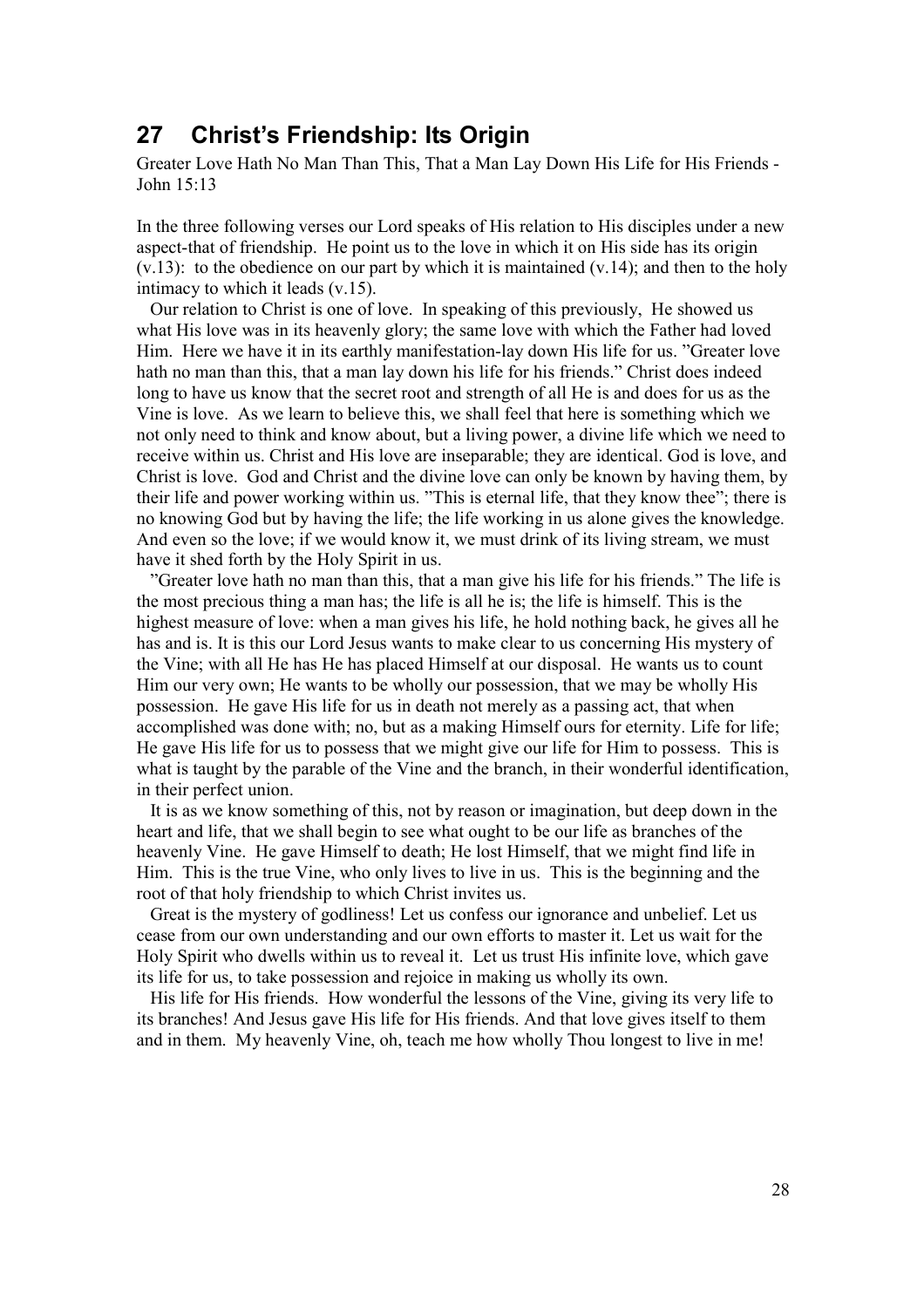# **28 Christ's Friendship: Its Origin**

Ye Are My Friends, if Ye Do the Things Which I Command You -John 15:14

Our Lord has said what He gave as proof of His friendship: He gave His life for us. He now tells us what our part is to be-to do the things which He commands. He gave His life to secure a place for His love in our hearts to rule us; the response His love calls us to, and empowers us for, is that we do what He commands us. As we know the dying love, we shall joyfully obey its commands. As we obey the commands, we shall know the love more fully. Christ had already said: "If ye keep my commandments, ye shall abide in my love." He counts it needful to repeat the truth again: the one proof of our faith in His love, the one way to abide in it, the one mark of being true branches is-to do the things which He commands us. He began with absolute surrender of His life for us. He can ask nothing less from us. This alone is a life in His friendship.

 This truth, of the imperative necessity of obedience, doing all that Christ commands us, has not the place in our Christian teaching and living that Christ meant it to have. We have given a far higher place to privilege than to duty. We have not considered implicit obedience as a condition of true discipleship. The secret thought that it is impossible to do the things He commands us, and that therefore it cannot be expected of us, and a subtle and unconscious feeling that sinning is a necessity have frequently robbed both precepts and promises of their power. The whole relation to Christ has become clouded and lowered, the waiting on His teaching, the power to hear and obey His voice, and through obedience to enjoy His love and friendship, have been enfeebled by the terrible mistake. Do let us try to return to the true position, take Christ's words as most literally true, and make nothing less the law of our life: "Ye are my friends, if ye do the things that I command you." Surely our Lord asks nothing less than that we heartily and truthfully say: "Yea, Lord, what Thou dost command, that will I do."

 These commands are to be done as a proof of friendship. The power to do them rests entirely in the personal relationship to Jesus. For a friend I could do what I would not for another. The friendship of Jesus is so heavenly and wonderful, it comes to us so as the power of a divine love entering in and taking possession, the unbroken fellowship with Himself is so essential to it, that it implies and imparts a joy and a love which make the obedience a delight. The liberty to claim the friendship of Jesus, the power to enjoy it, the grace to prove it in all its blessedness-all come as we do the things He commands us.

Is not the one thing needful for us that we ask our Lord to reveal Himself to us in the dying love in which He proved Himself our friend, and then listen as He says to us: "Ye are My friends." As we see what our Friend has done for us, and what as unspeakable blessedness it is to have Him call us friends, the doing His commands will become the natural fruit of our life in his love. We shall not fear to say: "Yea, Lord, we are Thy friends, and do what Thou dost command us."

 If ye do. Yes, it is in doing that we are blessed, that we abide in His love, that we enjoy His friendship. "If ye do what I command you!" O my Lord, let Thy holy friendship lead me into the love of all Thy commands, and let the doing of Thy commands lead me ever deeper into Thy friendship.

### **29 Christ's Friendship: Its Intimacy**

No Longer Do I Call You Servants; for the Servant Knoweth Not What His Lord Doeth: But I Have Called You Friends; for All Things That I Heard From My Father, I Have Made Known Unto You - John 15:15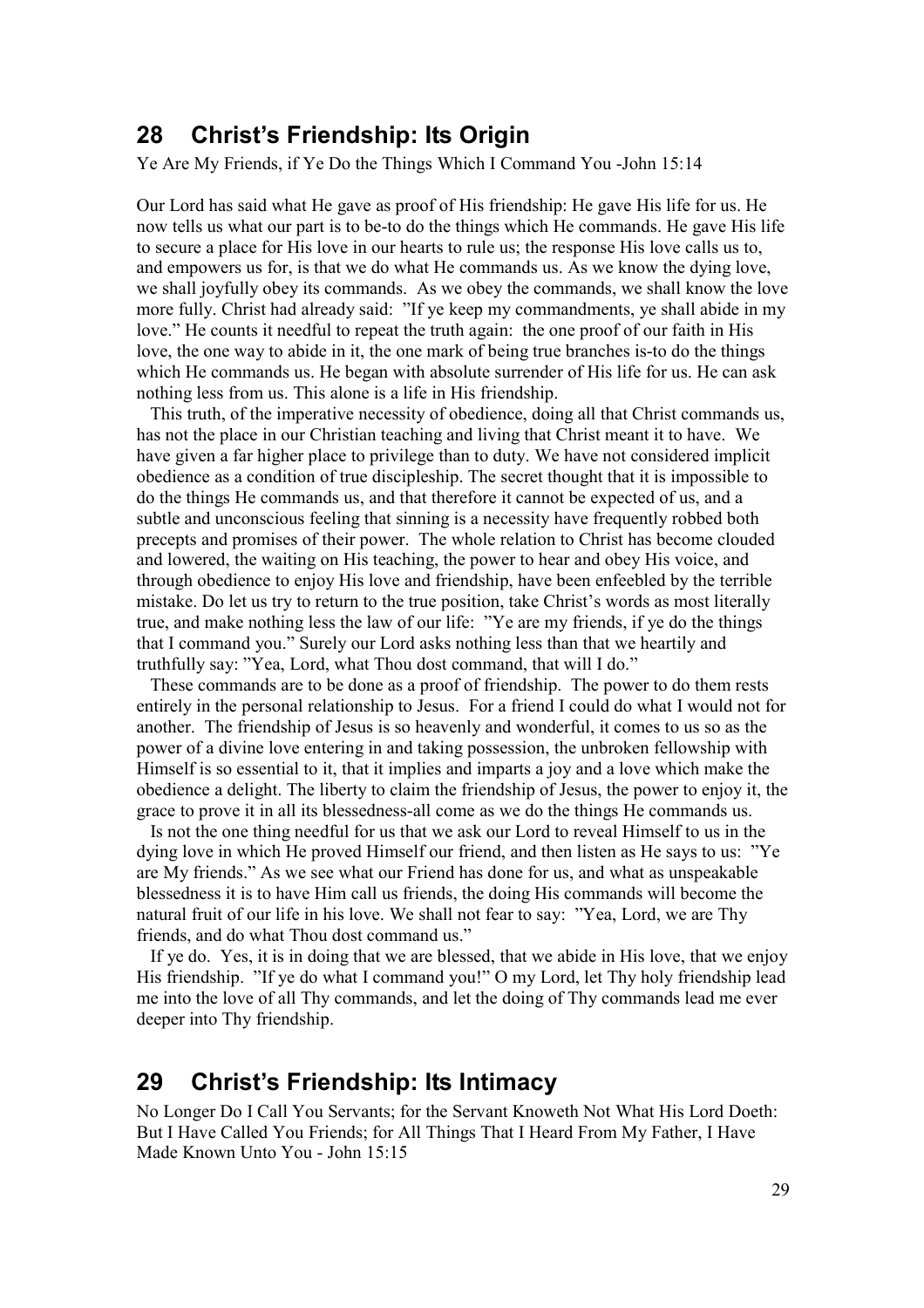The highest proof of true friendship, and one great source of its blessedness, is the intimacy that holds nothing back, and admits the friend to share our inmost secrets. It is a blessed thing to be Christ's servant; His redeemed ones delight to call themselves His slaves. Christ had often spoken of the disciples as His servants. In His great love our Lord now says: "No longer do I call you servants"; with the coming of the Holy Spirit a new era was to be inaugurated. "The servant knoweth not what his Lord doeth"-he has to obey without being consulted or admitted into the secret of all his master's plans. "But, I have called you friends, for all things I heard from my Father I have made known unto you." Christ's friends share with Him in all the secrets the Father has entrusted to Him.

 Let us think what this means. When Christ spoke of keeping His Father's commandments, He did not mean merely what was written in Holy Scripture, but those special commandments which were communicated to Him day by day, and from hour to hour. It was of these He said: "The Father loveth the Son, and showeth him all things that he doeth, and he will show him greater things." All that Christ did was God's working. God showed it to Christ, so that He carried out the Father's will and purpose, not, as man often does, blindly and unintelligently, but with full understanding and approval. As one who stood in God's counsel, He knew God's plan.

And this now is the blessedness of being Christ's friends, that we do not, as servants, do His will without much spiritual insight into its meaning and aim, but are admitted, as an inner circle, into some knowledge of God's more secret thoughts. From the Day of Pentecost on, by the Holy Spirit, Christ was to lead His disciples into the spiritual apprehension of the mysteries of the kingdom, of which He had hitherto spoken only by parables.

 Friendship delights in fellowship. Friends hold council. Friends dare trust to each other what they would not for anything have others know. What is it that gives a Christian access to this holy intimacy with Jesus? That gives him the spiritual capacity for receiving the communications Christ has to make of what the Father has shown Him? "Ye are my friends if ye do what I command you." It is loving obedience that purifies the soul. That refers not only to the commandments of the Word, but to that blessed application of the Word to our daily life, which none but our Lord Himself can give. But as these are waited for in dependence and humility, and faithfully obeyed, the soul becomes fitted for ever closer fellowship, and the daily life may become a continual experience: "I have called you friends; for all things I have heard from my Father, I have made known unto you."

I have called you friends. What an unspeakable honor! What a heavenly privilege! O Saviour, speak the word with power into my soul: "I have called you My friend, whom I love, whom I trust, to whom I make known all that passes between my Father and Me."

# **30 Election**

Ye Did Not Choose Me, But I Chose You, and Appointed You That Ye Should Go and Bear Fruit -John 15:16

The branch does not choose the vine, or decide on which vine it will grow. The vine brings forth the branch, as and where it will. Even so Christ says: "Ye did not choose me, but I chose you." But some will say is not just this the difference between the branch in the natural and in the spiritual world, that man has a will and a power of choosing, and that it is in virtue of his having decided to accept Christ, his having chosen Him as Lord, that he is now a branch? This is undoubtedly true. And yet it is only half a truth. The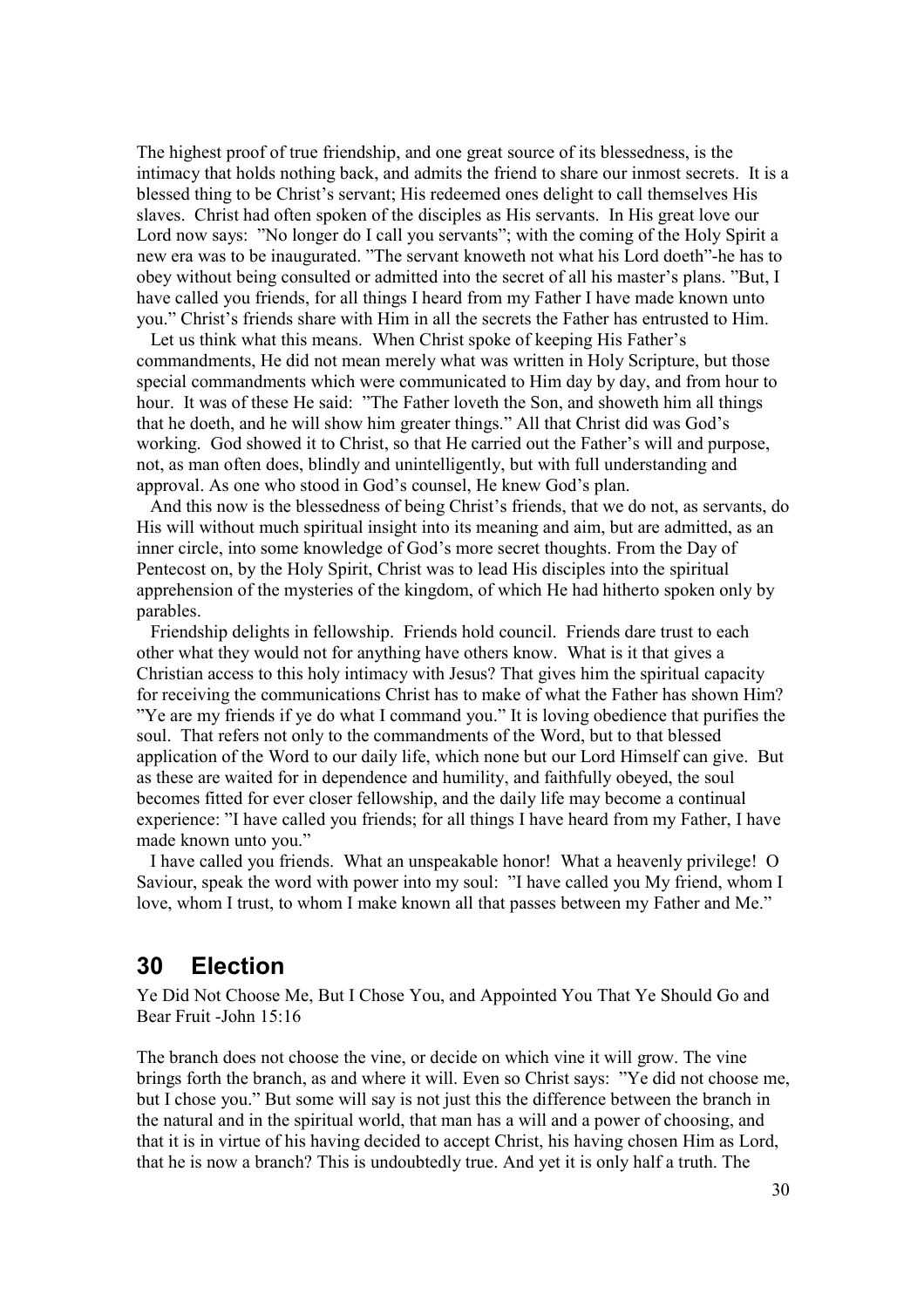lesson of the Vine, and the teaching of our Lord, points to the other half, the deeper, the divine side of our being in Christ. If He had not chosen us, we had never chosen Him. Our choosing Him was the result of His choosing us, and taking hold of us. In the very nature of things, it is His prerogative as Vine to choose and create His own branch. We owe all we are to "the election of grace." If we want to know Christ as the true Vine, the sole origin and strength of the branch life, and ourselves as branches in our absolute, most blessed, and most secure dependence upon Him, let us drink deep of this blessed truth: "Ye did not choose me, but I chose you."

And with what view does Christ say this? That they may know what the object is for which He chose them, and find, in their faith in His election, the certainty of fulfilling their destiny. Throughout Scripture this is the great object of the teaching of election. "Predestinated to be conformed to the image of his son." (to be branches in the image and likeness of the Vine). "Chosen that we should be holy." "Chosen to salvation, through sanctification of the Spirit." "Elect in sanctification of the Spirit unto obedience." Some have abused the doctrine of election, and others, for fear of its abuse, have rejected it, because they have overlooked this teaching. They have occupied themselves with its hidden origin in eternity, with the inscrutable mysteries of the counsels of God instead of accepting the revelation of its purpose in time, and the blessings it brings into our Christian life.

Just think what these blessings are. In our verse Christ reveals His twofold purpose in choosing us to be His branches: that we may bear fruit on earth, and have power in prayer in Heaven. What confidence the thought that He has chosen us for this gives, that He will not fail to fit us for carrying out His purpose! What assurance that we can bear fruit that will abide, and can pray so as to obtain! What a continual call to the deepest humility and praise, to the most entire dependence and expectancy! He would not choose us for what we are not fit for, or what He could not fit us for. He has chosen us; this is the pledge, He will do all in us.

 Let us listen in silence of soul to our holy Vine speaking to each of us: "You did not choose Me!" And let us say, "Yea, Lord, but I chose You! Amen, Lord!" Ask Him to show what this means. In Him, the true Vine, your life as branch has its divine origin, its eternal security, and the power to fulfill His purpose. From Him to whose will of love you owe all, you may expect all. In Him, His purpose, and His power, and His faithfulness, in His love let me abide.

I chose you. Lord, teach me what this means-that Thou hast set Thy heart on me, and chosen me to bear fruit that will abide, and to pray prayer that will prevail. In this Thine eternal purpose my soul would rest itself and say: "What He chose me for I will be, I can be, I shall be."

# **31 Abiding Fruit**

I Chose You, and Appointed You, That Ye Should Go and Bear Fruit, and That Your Fruit Should Abide -John 15:16

There are some fruits that will not keep. One sort of pears or apples must be used at once; another sort can be kept over till next year. So there is in Christian work some fruit that does not last. There may be much that pleases and edified, and yet there is no permanent impression made on the power of the world or the state of the Church. On the other hand, there is work that leaves its mark for generations or for eternity. In it the power of God makes itself lastingly felt. It is the fruit of which Paul speaks when he describes the two styles of ministry: "My preaching was not in persuasive words of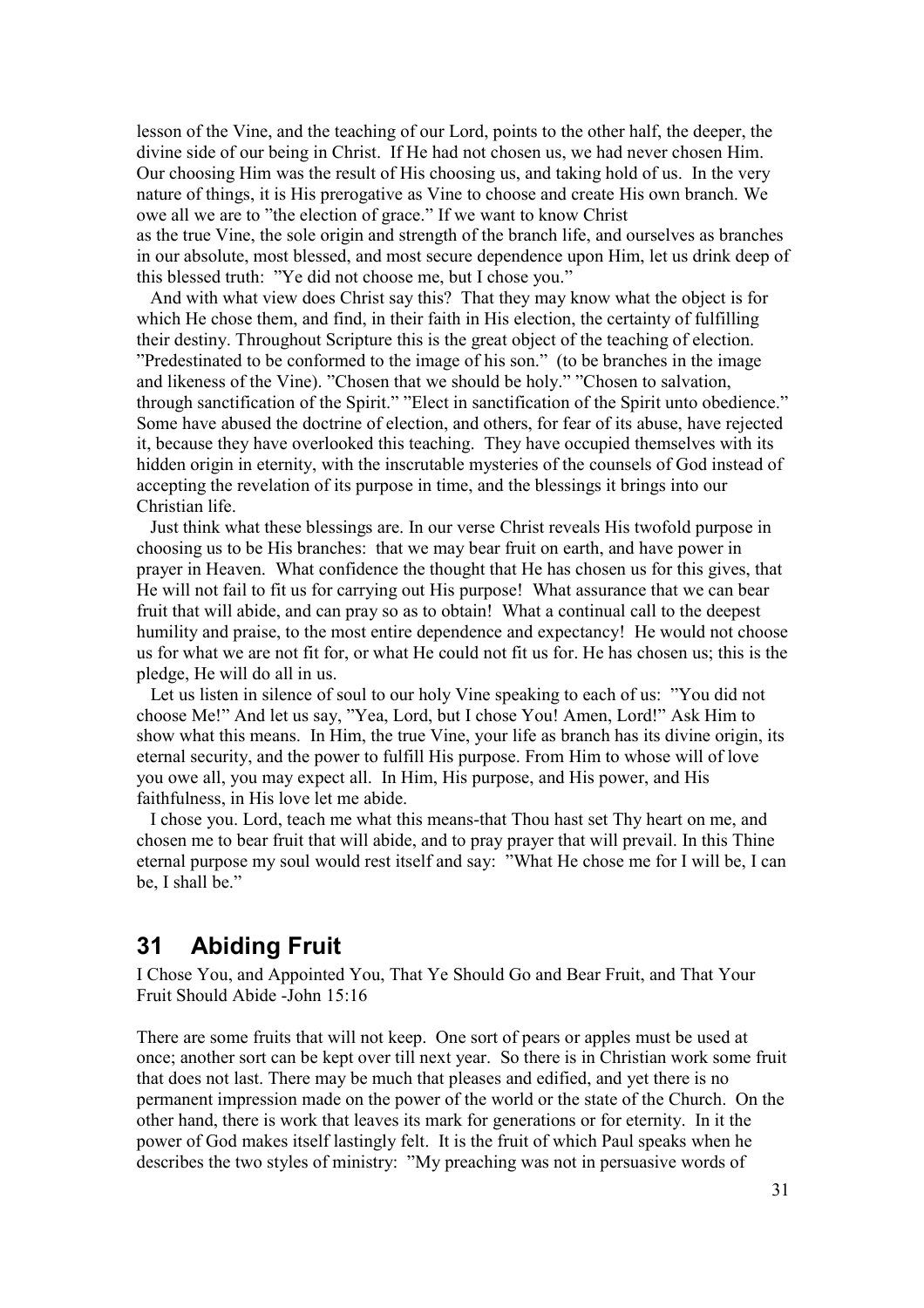wisdom, but in demonstrations of the Spirit and of power; that your faith should not stand in the wisdom of men, but in the power of God." The more of man with his wisdom and power, the less of stability; the more of God's Spirit, the more of a faith standing in God's power.

 Fruit reveals the nature of the tree from which it comes. What is the secret of bearing fruit that abides? The answer is simple. It is as our life abides in Christ, as we abide in Him, that the fruit we bear will abide. The more we allow all that is of human will and effort to be cut down short and cleansed away by the divine Husbandman, the more intensely our being withdraws itself from the outward that God may work in us by His Spirit; that is, the more wholly we abide in Christ, the more will our fruit abide.

What a blessed thought! He chose you, and appointed you to bear fruit, and that your fruit should abide. He never meant one of His branches to bring forth fruit that should not abide. The deeper I enter into the purpose of this His electing grace, the surer my confidence will become that I can bring forth fruit to eternal life, for myself and others. The deeper I enter into this purpose of His electing love, the more I will realize what the link is between the purpose from eternity, and the fruit to eternity: the abiding in Him. The purpose is His, He will carry it out; the fruit is His.

He will bring it forth; the abiding is His, He will maintain it. Let everyone who professes to be a Christian worker, pause. Ask whether you are leaving your mark for eternity on those around you. It is not your preaching or teaching, your strength of will or power to influence, that will secure this. All depends on having your life full of God and His power. And that again depends upon your living the truly branchlike life of abidingvery close and unbroken fellowship with Christ. It is the branch, that abides in Him, that brings forth much fruit, fruit that will abide.

Blessed Lord, reveal to my soul, I pray Thee, that Thou hast chosen me to bear much fruit. Let this be my confidence, that Thy purpose can be realized-Thou didst choose me. Let this be my power to forsake everything and give myself to Thee. Thou wilt Thyself perfect what Thou hast begun. Draw me so to dwell in the love and the certainty of that eternal purpose, that the power of eternity may posses me, and the fruit I bear may abide.

 That ye may bear fruit. O my heavenly Vine, it is beginning to dawn upon my soul that fruit, more fruit-much fruit-abiding fruit is the one thing Thou hast to give me, and the one thing as branch I have to give Thee! Here I am. Blessed Lord, work out Thy purpose in me; let me bear much fruit, abiding fruit, to thy glory.

# **32 Prevailing Prayer**

I Appointed You That Ye Should Go and Bear Fruit, and That Your Fruit Should Abide: That Whatsoever Ye Shall Ask of the Father in My Name, He May Give It You -John 15:16

In the first verse of our parable, Christ revealed Himself as the true Vine, and the Father as the Husbandman, and asked for Himself and the Father a place in the heart. Here, in the closing verse, He sums up all His teaching concerning Himself and the Father in the twofold purpose for which He had chosen them. With reference to Himself, the Vine, the purpose was, that they should bear fruit. With reference to the Father, it was, that whatsoever they should ask in His name, should be done of the Father in Heaven. As fruit is the great proof of the true relation to Christ, so prayer is of our relation to the Father. A fruitful abiding in the Son, and prevailing prayer to the Father, are the two great factors in the true Christian life.